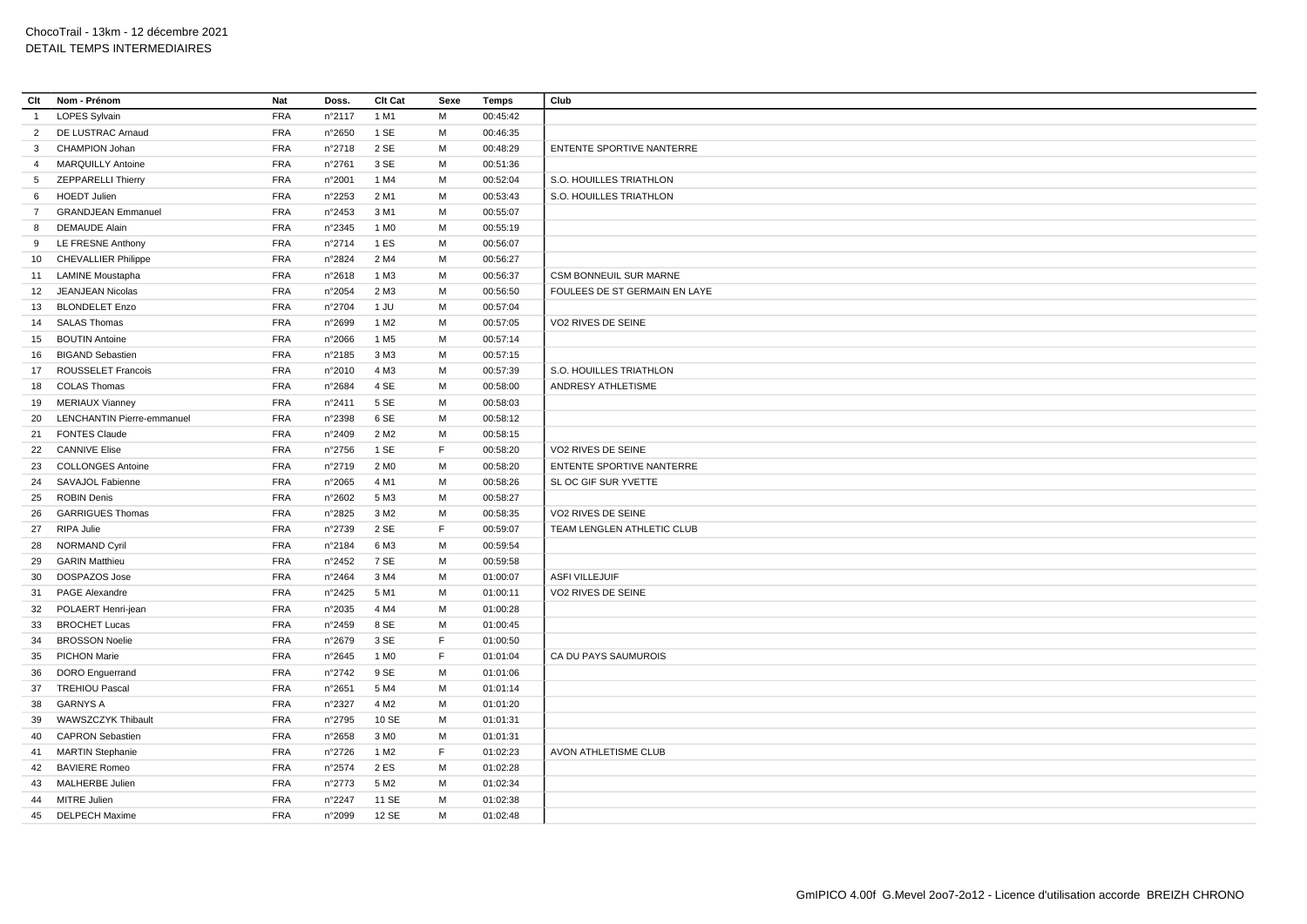| Clt | Nom - Prénom                  | Nat        | Doss.           | Clt Cat           | Sexe | <b>Temps</b> | Club                            |
|-----|-------------------------------|------------|-----------------|-------------------|------|--------------|---------------------------------|
| 46  | <b>MALLET Jeremy</b>          | <b>FRA</b> | n°2269          | 4 M <sub>0</sub>  | м    | 01:02:52     |                                 |
| 47  | <b>SERRAND Philippe</b>       | <b>FRA</b> | n°2697          | 6 M4              | М    | 01:02:53     |                                 |
| 48  | <b>KWIATKOWSKI Frederic</b>   | <b>FRA</b> | $n^{\circ}2643$ | 6 M <sub>2</sub>  | M    | 01:02:56     |                                 |
| 49  | <b>CARLIER Eric</b>           | FRA        | n°2683          | 7 M3              | М    | 01:03:08     | ANDRESY ATHLETISME              |
| 50  | PELLERIN Jerome               | <b>FRA</b> | n°2554          | 6 M1              | M    | 01:03:08     | SURESNES PASSION ATHLE MARATHON |
| 51  | <b>BO</b> Antonin             | <b>FRA</b> | n°2608          | 2 JU              | М    | 01:03:24     | POISSY TRIATHLON                |
| 52  | <b>MOULIN Bertrand</b>        | <b>FRA</b> | n°2754          | 5 M <sub>0</sub>  | M    | 01:03:29     |                                 |
| 53  | <b>ROY Clementine</b>         | <b>FRA</b> | n°2245          | 2 M <sub>0</sub>  | F.   | 01:03:38     |                                 |
| 54  | <b>GESSE Guillaume</b>        | <b>FRA</b> | n°2447          | 7 M <sub>2</sub>  | м    | 01:03:45     | TRIATH' CLUB D'ANDRESY          |
| 55  | RIDEL Jimmy                   | <b>FRA</b> | n°2783          | 8 M <sub>2</sub>  | М    | 01:03:49     |                                 |
| 56  | <b>GREGORY Thibault</b>       | <b>FRA</b> | n°2263          | 9 M <sub>2</sub>  | M    | 01:03:50     |                                 |
| 57  | <b>ROBIN Rachelle</b>         | <b>FRA</b> | n°2728          | 4 SE              | F    | 01:03:59     |                                 |
| 58  | <b>FRAIZY Felix</b>           | <b>FRA</b> | n°2528          | 13 SE             | M    | 01:04:00     |                                 |
| 59  | PEPIN Cyrille                 | FRA        | n°2480          | 8 M3              | M    | 01:04:01     | EA CERGY PONTOISE ATHLETISME    |
| 60  | <b>LOUBATIER Marc</b>         | <b>FRA</b> | n°2361          | 6 M <sub>0</sub>  | M    | 01:04:09     |                                 |
| 61  | <b>MOSSION Laurent</b>        | <b>FRA</b> | n°2351          | 9 M3              | M    | 01:04:10     | C.L.O.C. ACHERES                |
| 62  | <b>ETIENNE Quentin</b>        | FRA        | n°2508          | 14 SE             | М    | 01:04:18     |                                 |
| 63  | <b>FERCHAUD Marc</b>          | FRA        | n°2179          | 7 M <sub>0</sub>  | M    | 01:04:23     |                                 |
| 64  | <b>VALTON Paul</b>            | FRA        | n°2559          | 15 SE             | М    | 01:04:24     |                                 |
| 65  | <b>BIDAN Sophie</b>           | <b>FRA</b> | $n^{\circ}2606$ | 5 SE              | F.   | 01:04:25     |                                 |
| 66  | <b>ORLIANGE Valerie-hanta</b> | FRA        | n°2702          | 1 M1              | F.   | 01:04:25     |                                 |
| 67  | <b>GIRAUD Olivier</b>         | <b>FRA</b> | n°2677          | 10 M <sub>2</sub> | М    | 01:04:39     | FOULEES DE ST GERMAIN EN LAYE   |
| 68  | <b>COLIN Baptiste</b>         | FRA        | n°2220          | 16 SE             | М    | 01:04:39     |                                 |
| 69  | POLARD Pierre                 | <b>FRA</b> | n°2587          | 17 SE             | М    | 01:04:49     |                                 |
| 70  | PICARD Jean-marc              | <b>FRA</b> | n°2350          | 10 M3             | М    | 01:04:54     | C.L.O.C. ACHERES                |
| 71  | <b>AMRAOUI Lahlew</b>         | <b>FRA</b> | n°2822          | 11 M <sub>2</sub> | М    | 01:04:55     |                                 |
| 72  | <b>BATTESTI Kevin</b>         | <b>FRA</b> | n°2455          | 18 SE             | M    | 01:05:14     |                                 |
| 73  | <b>LEFEBVRE Irwin</b>         | <b>FRA</b> | n°2609          | 7 M1              | м    | 01:05:29     |                                 |
| 74  | CHERCHARI Rahmani             | <b>FRA</b> | n°2774          | 12 M <sub>2</sub> | M    | 01:05:40     | S.O. HOUILLES TRIATHLON         |
| 75  | AZZOUG Said                   | <b>FRA</b> | n°2561          | 11 M3             | М    | 01:05:43     |                                 |
| 76  | <b>CRETELLE Didier</b>        | <b>FRA</b> | n°2624          | 7 M4              | M    | 01:06:03     |                                 |
| 77  | <b>BESSIS Walter</b>          | <b>FRA</b> | n°2474          | 12 M3             | М    | 01:06:10     | <b>STADE FRANCAIS</b>           |
| 78  | <b>LLEU Mathieu</b>           | <b>FRA</b> | n°2661          | 19 SE             | M    | 01:06:13     |                                 |
| 79  | LE MAUFF Ronan                | <b>FRA</b> | n°2763          | 3 JU              | M    | 01:06:18     |                                 |
| 80  | <b>STOCKMAN Clement</b>       | <b>FRA</b> | n°2379          | 20 SE             | М    | 01:06:22     |                                 |
| 81  | <b>FAURE</b> Timothee         | <b>FRA</b> | n°2473          | 21 SE             | M    | 01:06:22     |                                 |
| 82  | <b>HOZE Elisabeth</b>         | <b>FRA</b> | n°2089          | 1 M <sub>5</sub>  | F.   | 01:06:33     | SL VAUREAL ATHLETISME           |
| 83  | <b>CAVAREC Marc</b>           | <b>FRA</b> | n°2655          | 22 SE             | M    | 01:06:42     |                                 |
| 84  | <b>MARCHAL Sylvie</b>         | <b>FRA</b> | n°2339          | 2 M1              | F.   | 01:06:43     |                                 |
| 85  | <b>BARRASSON Nicolas</b>      | <b>FRA</b> | n°2682          | 8 M <sub>0</sub>  | M    | 01:06:50     |                                 |
| 86  | <b>ABEL Montgomery</b>        | <b>FRA</b> | n°2796          | 23 SE             | М    | 01:07:04     |                                 |
| 87  | PRZYBOS Angelique             | <b>FRA</b> | n°2469          | 1 M3              | F    | 01:07:05     | PAYS DE NEMOURS RUNNING TRAIL   |
| 88  | <b>GRANIER Damien</b>         | <b>FRA</b> | $n^{\circ}2616$ | 13 M2             | М    | 01:07:08     |                                 |
| 89  | <b>BAZIRE Geoffrey</b>        | <b>FRA</b> | n°2610          | 24 SE             | M    | 01:07:09     |                                 |
| 90  | <b>MARCHAND Matthieu</b>      | <b>FRA</b> | n°2405          | 13 M3             | М    | 01:07:14     |                                 |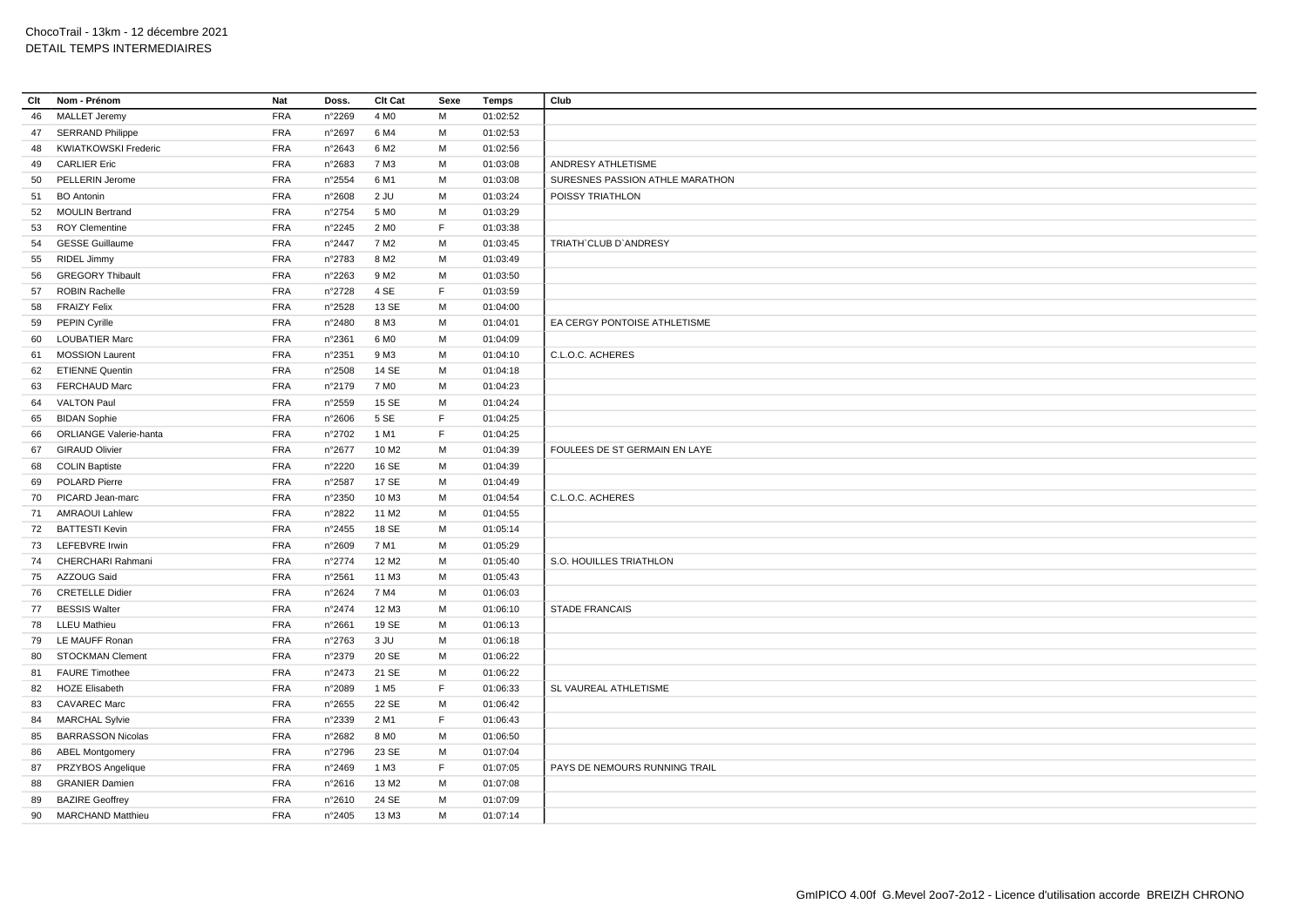| Clt | Nom - Prénom              | <b>Nat</b> | Doss.           | <b>Clt Cat</b>    | Sexe | <b>Temps</b> | Club                            |
|-----|---------------------------|------------|-----------------|-------------------|------|--------------|---------------------------------|
| 91  | <b>BRULET Guillaume</b>   | <b>FRA</b> | n°2758          | 9 M <sub>0</sub>  | M    | 01:07:21     | ANDRESY ATHLETISME              |
| 92  | <b>FLEURY</b> Jeremie     | <b>FRA</b> | n°2741          | 10 M <sub>0</sub> | M    | 01:07:22     | SL VAUREAL ATHLETISME           |
| 93  | <b>NELLAN Amelie</b>      | <b>FRA</b> | n°2498          | 6 SE              | F    | 01:07:24     | SL UA MAISONS LAFFITTE          |
| 94  | <b>MARIE Olivier</b>      | <b>FRA</b> | n°2048          | 11 M <sub>0</sub> | M    | 01:07:30     | EA ST QUENTIN EN YVELINES       |
| 95  | <b>LEFROY Sidney</b>      | <b>FRA</b> | n°2112          | 14 M <sub>2</sub> | M    | 01:07:43     |                                 |
| 96  | <b>PINTREL Stephane</b>   | <b>FRA</b> | n°2759          | 14 M3             | м    | 01:07:59     | ANDRESY ATHLETISME              |
| 97  | RAMANANJAONA Christel     | <b>FRA</b> | n°2262          | 15 M <sub>2</sub> | M    | 01:07:59     |                                 |
| 98  | <b>CAVAEL Francois</b>    | <b>FRA</b> | n°2623          | 12 M <sub>0</sub> | м    | 01:08:04     |                                 |
| 99  | <b>DESMARETS Claude</b>   | <b>FRA</b> | n°2449          | 2 M <sub>2</sub>  | F.   | 01:08:06     | TRIATH'CLUB D'ANDRESY           |
|     | 100 MARQUAND Steve        | <b>FRA</b> | n°2588          | 16 M <sub>2</sub> | М    | 01:08:06     |                                 |
| 101 | <b>DECONINCK Aurelien</b> | <b>FRA</b> | $n^{\circ}2613$ | 25 SE             | M    | 01:08:17     | SL VAUREAL ATHLETISME           |
|     | 102 LEGOUIX Maxence       | <b>FRA</b> | n°2287          | 26 SE             | М    | 01:08:18     |                                 |
| 103 | <b>CHOSSAT Stephane</b>   | <b>FRA</b> | n°2729          | 17 M <sub>2</sub> | M    | 01:08:26     |                                 |
|     | 104 BROCHEN Guillaume     | <b>FRA</b> | n°2531          | 27 SE             | М    | 01:08:28     |                                 |
| 105 | DORO Jean-luc             | <b>FRA</b> | n°2198          | 8 M4              | м    | 01:08:30     | <b>STADE FRANCAIS</b>           |
| 106 | ABIDH Elisa               | <b>FRA</b> | n°2077          | 7 SE              | F.   | 01:08:32     |                                 |
|     | 107 LEMARCHAND Nicolas    | <b>FRA</b> | n°2154          | 15 M3             | м    | 01:08:36     |                                 |
| 108 | LE VOT Valentine          | <b>FRA</b> | n°2436          | 1 ES              | F.   | 01:08:43     |                                 |
|     | 109 BEUCHERIE Alain       | <b>FRA</b> | n°2681          | 2 M <sub>5</sub>  | М    | 01:08:53     |                                 |
|     | 110 GUILLIEN Stephane     | <b>FRA</b> | n°2356          | 18 M <sub>2</sub> | M    | 01:09:03     | C.L.O.C. ACHERES                |
|     | 111 FURTAK Sandra         | <b>FRA</b> | $n^{\circ}2648$ | 3 M2              | E    | 01:09:05     |                                 |
|     | 112 SABOURIN Howard       | <b>FRA</b> | n°2647          | 28 SE             | M    | 01:09:05     |                                 |
|     | 113 MICHELOT Eric         | <b>FRA</b> | n°2306          | 16 M3             | м    | 01:09:06     |                                 |
|     | 114 GUERLIN Claire        | <b>FRA</b> | n°2695          | 3 M <sub>0</sub>  | F    | 01:09:13     | ANDRESY ATHLETISME              |
|     | 115 AMBROISE Alexandre    | <b>FRA</b> | n°2211          | 29 SE             | M    | 01:09:24     |                                 |
|     | 116 DELAUNAY Gregory      | <b>FRA</b> | n°2442          | 13 M <sub>0</sub> | M    | 01:09:25     |                                 |
|     | 117 LUCHTENS Jerome       | <b>FRA</b> | n°2519          | 8 M1              | M    | 01:09:25     |                                 |
|     | 118 SILVEIRA Manuel       | <b>FRA</b> | n°2663          | 19 M <sub>2</sub> | м    | 01:09:47     |                                 |
|     | 119 LESUD Arnaud          | <b>FRA</b> | n°2399          | 20 M <sub>2</sub> | M    | 01:09:53     | <b>VERNOUILLET ATHLE</b>        |
|     | 120 GALLON Morgan         | <b>FRA</b> | n°2738          | 14 M <sub>0</sub> | М    | 01:09:55     |                                 |
|     | 121 GROLLEAU Franck       | <b>FRA</b> | n°2457          | 17 M3             | M    | 01:10:04     |                                 |
|     | 122 GREGOIRE Guillaume    | <b>FRA</b> | n°2733          | 15 M <sub>0</sub> | м    | 01:10:08     |                                 |
|     | 123 ADAM Michel           | <b>FRA</b> | n°2765          | 9 M4              | M    | 01:10:23     |                                 |
|     | 124 LENABOUR Gaelle       | <b>FRA</b> | n°2582          | 4 M <sub>0</sub>  | F    | 01:10:24     |                                 |
|     | 125 LAUNAY Martha         | <b>FRA</b> | n°2140          | 8 SE              | F.   | 01:10:24     |                                 |
|     | 126 LEGRAND Cyrille       | <b>FRA</b> | n°2727          | 21 M <sub>2</sub> | м    | 01:10:25     |                                 |
|     | 127 LAUNAY Cecile         | <b>FRA</b> | n°2231          | 9 SE              | E    | 01:10:25     |                                 |
| 128 | <b>UBELMANN Gabrielle</b> | <b>FRA</b> | n°2826          | 10 SE             | F    | 01:10:36     |                                 |
|     | 129 CHABIRON Patrick      | <b>FRA</b> | n°2547          | 18 M3             | м    | 01:10:39     | SURESNES PASSION ATHLE MARATHON |
|     | 130 LE BOZEC Cedric       | <b>FRA</b> | n°2767          | 9 M1              | M    | 01:10:44     |                                 |
|     | 131 JEGOU Magalie         | <b>FRA</b> | n°2280          | 11 SE             | F.   | 01:10:50     |                                 |
| 132 | JOVENIN Arthur            | <b>FRA</b> | n°2583          | 30 SE             | M    | 01:10:50     |                                 |
|     | 133 NORDON Philippe       | <b>FRA</b> | $n^{\circ}2558$ | 10 M4             | M    | 01:10:51     |                                 |
| 134 | AHOUANDJINOU Estelle      | <b>FRA</b> | n°2296          | 3 M1              | E    | 01:10:53     |                                 |
|     | 135 CAUX Jean             | <b>FRA</b> | n°2580          | 31 SE             | M    | 01:10:55     |                                 |
|     |                           |            |                 |                   |      |              |                                 |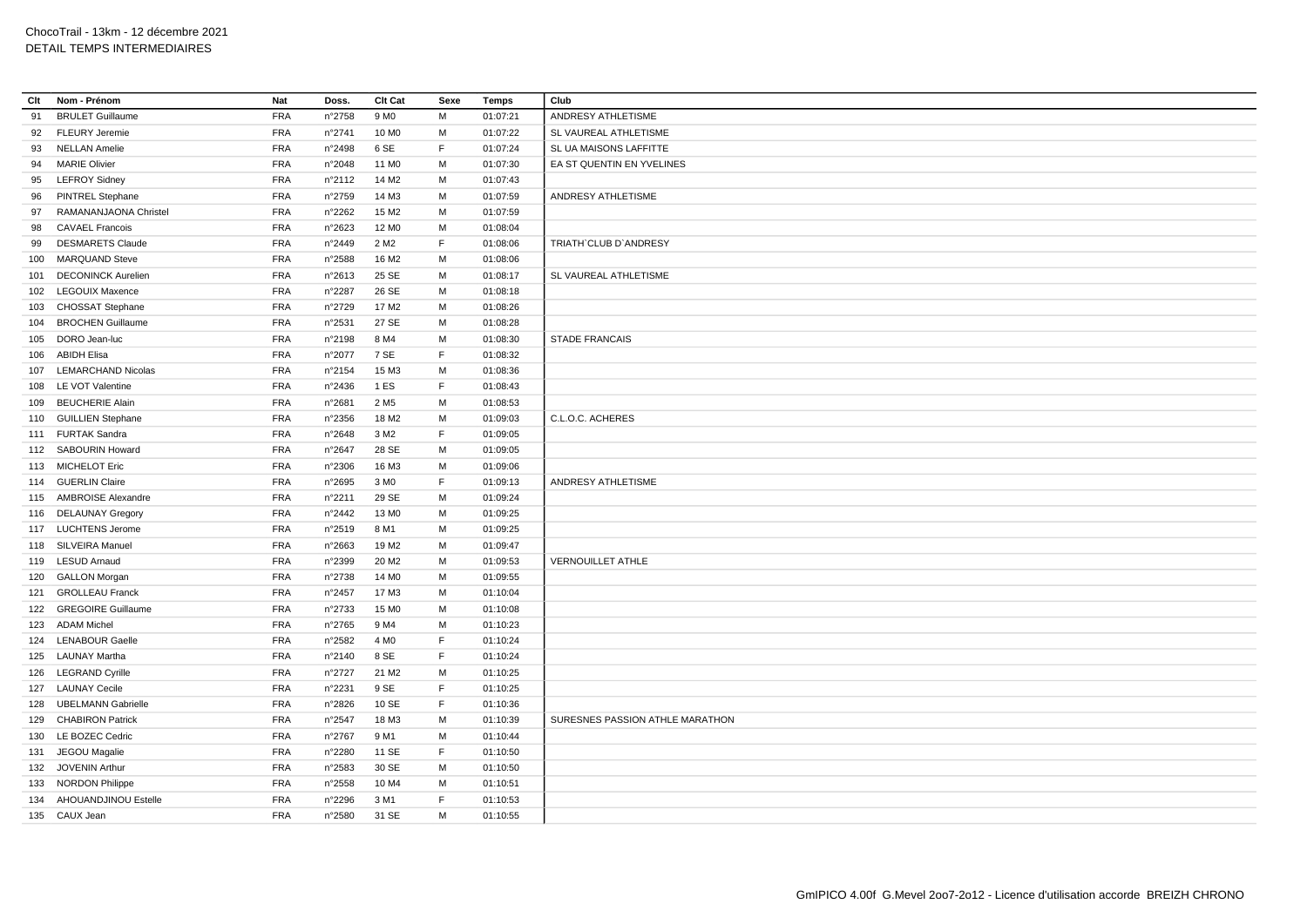| Clt | Nom - Prénom             | Nat        | Doss.           | Clt Cat           | Sexe        | Temps    | Club                               |
|-----|--------------------------|------------|-----------------|-------------------|-------------|----------|------------------------------------|
| 136 | <b>GUERBOIS Sandrine</b> | <b>FRA</b> | n°2326          | 4 M <sub>2</sub>  | F           | 01:10:56 | TRIATH'CLUB D'ANDRESY              |
|     | 137 PENTECOSTE Jerome    | <b>FRA</b> | n°2227          | 11 M4             | M           | 01:11:01 |                                    |
| 138 | <b>MARCON Paolo</b>      | <b>FRA</b> | n°2764          | 19 M3             | M           | 01:11:02 | ASCA PEUGEOT POISSY                |
| 139 | <b>COUPPEY Patrice</b>   | <b>FRA</b> | n°2736          | 22 M <sub>2</sub> | M           | 01:11:06 |                                    |
|     | 140 NAVARRO Vincent      | <b>FRA</b> | n°2711          | 23 M <sub>2</sub> | M           | 01:11:08 |                                    |
| 141 | <b>CYTWINSKI Olivier</b> | <b>FRA</b> | n°2215          | 20 M3             | м           | 01:11:11 |                                    |
|     | 142 SANDALDJIAN Camille  | <b>FRA</b> | n°2416          | 12 SE             | F           | 01:11:15 |                                    |
|     | 143 GUIHARD Caroline     | <b>FRA</b> | n°2349          | 13 SE             | F           | 01:11:16 |                                    |
|     | 144 APERCE Faustine      | <b>FRA</b> | n°2581          | 14 SE             | F.          | 01:11:16 |                                    |
|     | 145 LAISNEY Kevin        | <b>FRA</b> | n°2241          | 16 M <sub>0</sub> | M           | 01:11:41 |                                    |
| 146 | <b>HEUDIER Richard</b>   | <b>FRA</b> | n°2689          | 21 M3             | M           | 01:11:45 | ANDRESY ATHLETISME                 |
| 147 | <b>BOUTIN Alexis</b>     | <b>FRA</b> | n°2067          | 3 ES              | M           | 01:11:46 |                                    |
| 148 | <b>DUVAL Christophe</b>  | <b>FRA</b> | n°2627          | 22 M3             | м           | 01:11:50 |                                    |
| 149 | <b>SIMON Eve</b>         | <b>FRA</b> | n°2724          | 4 M1              | F           | 01:11:51 | <b>ISSY TRIATHLON</b>              |
| 150 | <b>MONGRELET Thierry</b> | <b>FRA</b> | n°2813          | 32 SE             | M           | 01:11:51 | ANDRESY ATHLETISME                 |
| 151 | <b>GOUAULT Marius</b>    | <b>FRA</b> | n°2664          | 4 ES              | M           | 01:12:15 |                                    |
|     | 152 LE GUYADER Celia     | <b>FRA</b> | n°2471          | 5 M1              | F           | 01:12:18 |                                    |
|     | 153 FRIDERICH Marlene    | <b>FRA</b> | n°2223          | 15 SE             | F           | 01:12:19 |                                    |
|     | 154 MICHELET Jean-marc   | <b>FRA</b> | n°2104          | 23 M3             | м           | 01:12:32 |                                    |
| 155 | <b>MEZDARI Bedis</b>     | <b>FRA</b> | n°2543          | 33 SE             | M           | 01:12:34 |                                    |
| 156 | PERDEREAU Cedric         | <b>FRA</b> | n°2419          | 10 M1             | M           | 01:12:37 |                                    |
|     | 157 PIN Stephane         | <b>FRA</b> | n°2418          | 17 M <sub>0</sub> | M           | 01:12:37 |                                    |
| 158 | <b>BARNES</b> Israel     | <b>FRA</b> | n°2492          | 18 MO             | M           | 01:12:43 |                                    |
| 159 | PLUMAS Richard           | <b>FRA</b> | n°2819          | 1 M <sub>6</sub>  | M           | 01:12:54 | ASCA PEUGEOT POISSY                |
|     | 160 MAURICE Nicolas      | <b>FRA</b> | n°2662          | 34 SE             | M           | 01:12:55 |                                    |
| 161 | <b>LABARDE Pierrick</b>  | <b>FRA</b> | n°2368          | 24 M2             | М           | 01:13:01 |                                    |
|     | 162 PROUTHEAU Magali     | <b>FRA</b> | n°2367          | 5 M <sub>2</sub>  | F           | 01:13:03 |                                    |
|     | 163 ANQUETIN Maxime      | <b>FRA</b> | n°2700          | 35 SE             | M           | 01:13:03 | ATHLETIC CLUB BOULOGNE BILLANCOURT |
| 164 | <b>MARGERIN Jeanne</b>   | <b>FRA</b> | n°2654          | 16 SE             | $\mathsf F$ | 01:13:04 |                                    |
|     | 165 PIEDALLU Raphael     | <b>FRA</b> | $n^{\circ}2653$ | 36 SE             | M           | 01:13:05 |                                    |
| 166 | <b>BONNET Raynald</b>    | <b>FRA</b> | n°2591          | 25 M2             | M           | 01:13:08 |                                    |
|     | 167 LUCY Gregory         | <b>FRA</b> | n°2240          | 11 M1             | M           | 01:13:12 |                                    |
|     | 168 VAREILLES Sandrine   | <b>FRA</b> | n°2031          | 6 M1              | $\mathsf F$ | 01:13:16 |                                    |
| 169 | LE DOUARON Sonia         | <b>FRA</b> | n°2693          | 2 M3              | F.          | 01:13:16 | ANDRESY ATHLETISME                 |
|     | 170 MELIN Emmanuel       | <b>FRA</b> | n°2206          | 3 M3              | F           | 01:13:19 |                                    |
|     | 171 GIRAUD Axel          | <b>FRA</b> | n°2676          | 1 CA              | M           | 01:13:20 |                                    |
|     | 172 DIEDHIOU Michael     | <b>FRA</b> | n°2156          | 24 M3             | M           | 01:13:20 |                                    |
|     | 173 WILHELM Nicolas      | <b>FRA</b> | n°2106          | 37 SE             | M           | 01:13:28 |                                    |
|     | 174 LE SAULE Floriane    | <b>FRA</b> | n°2553          | 17 SE             | F           | 01:13:31 | SURESNES PASSION ATHLE MARATHON    |
|     | 175 LURON Xavier         | <b>FRA</b> | n°2288          | 19 M <sub>0</sub> | М           | 01:13:34 |                                    |
|     | 176 SIMEONI Alice        | <b>FRA</b> | n°2564          | 1 CA              | F.          | 01:13:51 | STADE DE VANVES                    |
|     | 177 JOUIN Kevin          | <b>FRA</b> | n°2691          | 38 SE             | М           | 01:13:55 | ANDRESY ATHLETISME                 |
| 178 | RANDAZZO Nicolas         | <b>FRA</b> | n°2090          | 20 M <sub>0</sub> | м           | 01:13:56 |                                    |
|     | 179 ROCHEFORT Olivier    | <b>FRA</b> | n°2043          | 12 M4             | M           | 01:13:57 |                                    |
|     | 180 THOMAS Christophe    | <b>FRA</b> | n°2193          | 25 M3             | M           | 01:14:00 | AS ISSOU                           |
|     |                          |            |                 |                   |             |          |                                    |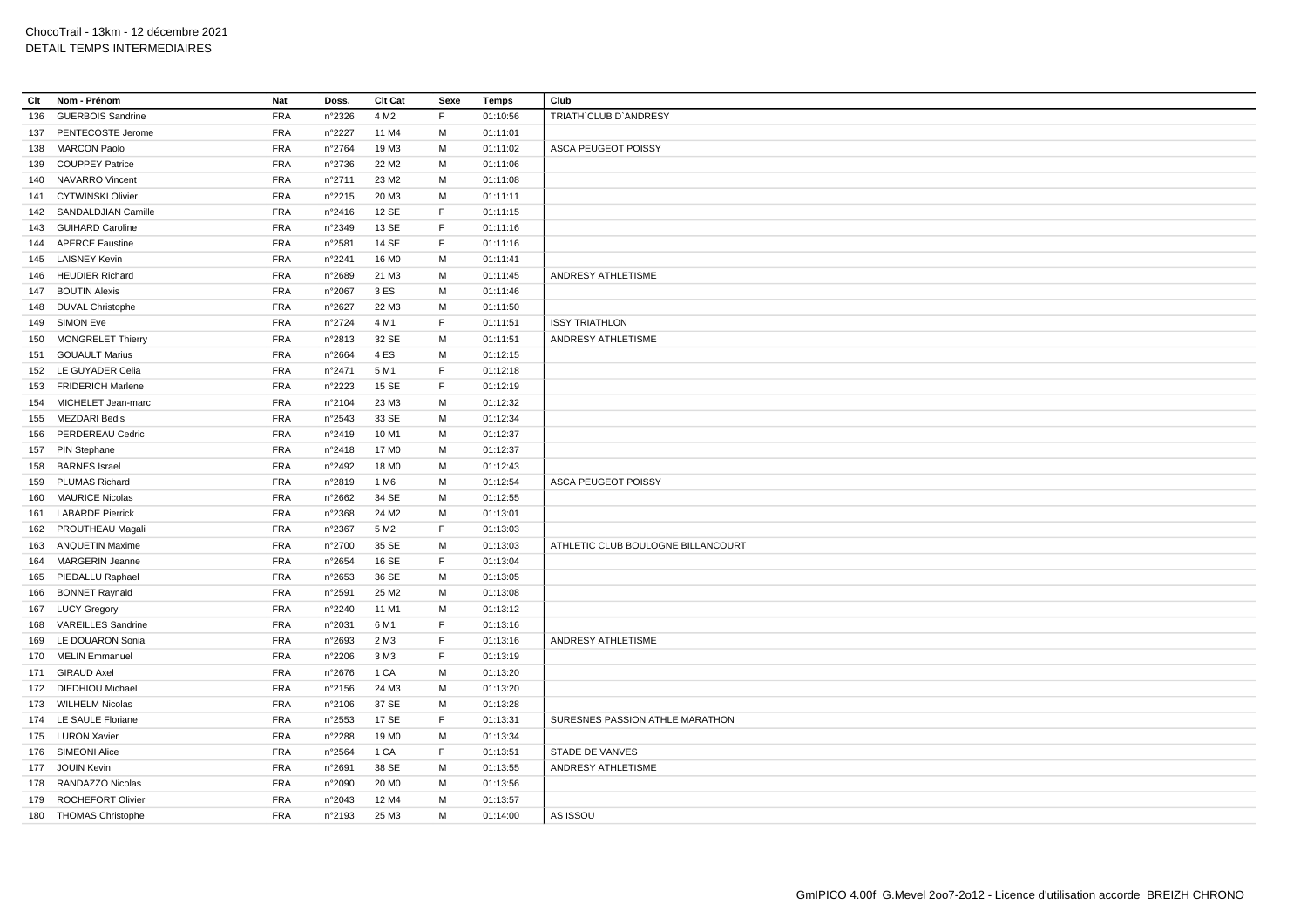| Clt | Nom - Prénom             | Nat        | Doss.            | Clt Cat           | Sexe        | <b>Temps</b> | Club                               |
|-----|--------------------------|------------|------------------|-------------------|-------------|--------------|------------------------------------|
| 181 | <b>RICHEFORT Eric</b>    | FRA        | n°2491           | 3 M <sub>5</sub>  | M           | 01:14:02     |                                    |
|     | 182 SIMEONI Anne         | <b>FRA</b> | n°2563           | 6 M <sub>2</sub>  | F           | 01:14:02     |                                    |
|     | 183 CASIER Lucas         | <b>FRA</b> | n°2646           | 39 SE             | M           | 01:14:03     |                                    |
| 184 | <b>BECKER Davy</b>       | <b>FRA</b> | n°2213           | 12 M1             | M           | 01:14:05     |                                    |
|     | 185 CABALLERO Yoann      | <b>FRA</b> | n°2187           | 21 M <sub>0</sub> | M           | 01:14:05     |                                    |
| 186 | <b>DOMONT Alicia</b>     | <b>FRA</b> | n°2631           | 18 SE             | $\mathsf F$ | 01:14:09     |                                    |
|     | 187 AUBERT Elsa          | <b>FRA</b> | $n^{\circ}2546$  | 19 SE             | F           | 01:14:11     | SURESNES PASSION ATHLE MARATHON    |
|     | 188 BURATTI Quentin      | <b>FRA</b> | n°2600           | 40 SE             | M           | 01:14:12     |                                    |
|     | 189 PEPIN Carine         | <b>FRA</b> | n°2652           | 7 M <sub>2</sub>  | F           | 01:14:14     |                                    |
| 190 | <b>CREMERS Matthieu</b>  | <b>FRA</b> | n°2267           | 41 SE             | M           | 01:14:16     |                                    |
| 191 | <b>VERNIER Marc</b>      | <b>FRA</b> | n°2191           | 26 M <sub>2</sub> | M           | 01:14:18     |                                    |
|     | 192 LENZI Agnes          | <b>FRA</b> | n°2105           | 4 M3              | F           | 01:14:20     |                                    |
|     | 193 PEULVAST Stephane    | <b>FRA</b> | n°2622           | 22 M <sub>0</sub> | M           | 01:14:26     | <b>GUERVILLE TRAIL RUNNING</b>     |
|     | 194 DUBOIS Nathalie      | <b>FRA</b> | n°2113           | 7 M1              | F           | 01:14:33     |                                    |
|     | 195 LEMAIRE Thomas       | <b>FRA</b> | $n^{\circ}2513$  | 13 M1             | M           | 01:14:39     |                                    |
| 196 | <b>BOUTRY Mickael</b>    | <b>FRA</b> | n°2709           | 26 M3             | M           | 01:14:40     |                                    |
| 197 | ARAGAO Louis philippe    | <b>FRA</b> | n°2132           | 42 SE             | M           | 01:14:40     |                                    |
|     | 198 GAUTIER Sebastien    | <b>FRA</b> | n°2721           | 27 M2             | M           | 01:14:41     |                                    |
| 199 | <b>BLEICHER Cecile</b>   | <b>FRA</b> | n°2353           | 20 SE             | F.          | 01:14:42     | C.L.O.C. ACHERES                   |
| 200 | <b>ALEXANDRE Cedric</b>  | FRA        | n°2308           | 28 M <sub>2</sub> | M           | 01:14:45     |                                    |
| 201 | PRZYBOS Maureen          | <b>FRA</b> | n°2470           | 21 SE             | F           | 01:14:49     |                                    |
| 202 | <b>MICHAUD Loren</b>     | <b>FRA</b> | n°2254           | 5 M <sub>0</sub>  | F           | 01:14:52     |                                    |
|     | 203 YOUB Karim           | <b>FRA</b> | n°2322           | 23 MO             | M           | 01:14:52     | <b>SPADS TRIATHLON</b>             |
|     | 204 LECLERC Alain        | <b>FRA</b> | n°2270           | 4 M <sub>5</sub>  | M           | 01:14:55     |                                    |
| 205 | <b>BREGEAULT Marion</b>  | <b>FRA</b> | n°2429           | 22 SE             | F           | 01:14:59     |                                    |
|     | 206 LE Minh phat         | <b>FRA</b> | n°2753           | 43 SE             | M           | 01:15:10     |                                    |
|     | 207 GEILING Francesca    | FRA        | n°2158           | 23 SE             | $\mathsf F$ | 01:15:11     |                                    |
| 208 | RAKOTOMALALA Rivo        | <b>FRA</b> | n°2299           | 14 M1             | м           | 01:15:13     |                                    |
| 209 | <b>LAUMONIER Eric</b>    | <b>FRA</b> | n°2644           | 13 M4             | M           | 01:15:21     | <b>ASCE FRANCE 2</b>               |
|     | 210 DOUCEN Thierry       | <b>FRA</b> | n°2214           | 29 M <sub>2</sub> | M           | 01:15:21     |                                    |
|     | 211 ASSIRE Franck        | <b>FRA</b> | n°2537           | 27 M3             | M           | 01:15:23     |                                    |
| 212 | <b>BENEJAT Denis</b>     | <b>FRA</b> | n°2295           | 15 M1             | М           | 01:15:23     |                                    |
|     | 213 GEFFRAYE Francoise   | <b>FRA</b> | n°2517           | 1 M4              | F           | 01:15:28     |                                    |
|     | 214 COMBO Taoufik        | <b>FRA</b> | n°2605           | 44 SE             | M           | 01:15:48     |                                    |
| 215 | <b>WATIER Fabienne</b>   | <b>FRA</b> | n°2466           | 8 M <sub>2</sub>  | F           | 01:15:53     |                                    |
|     | 216 HERBRETEAU Cyprien   | <b>FRA</b> | n°2501           | 45 SE             | M           | 01:15:53     |                                    |
|     | 217 CLAVIE Sandrine      | <b>FRA</b> | n°2210           | 5 M3              | $\mathsf F$ | 01:15:54     |                                    |
|     | 218 NAVARRO Olivier      | <b>FRA</b> | n°2424           | 14 M4             | М           | 01:16:02     |                                    |
| 219 | <b>GRENET Herve</b>      | <b>FRA</b> | n°2069           | 28 M3             | M           | 01:16:04     |                                    |
| 220 | <b>DAVIDAS Alain</b>     | <b>FRA</b> | n°2780           | 5 M <sub>5</sub>  | М           | 01:16:11     |                                    |
|     | 221 MORICE Philippe      | <b>FRA</b> | n°2392           | 15 M4             | M           | 01:16:11     | AS ISSOU                           |
|     | 222 HELIN Lea            | <b>FRA</b> | n°2359           | 24 SE             | F.          | 01:16:12     | ATHLETIC CLUB BOULOGNE BILLANCOURT |
| 223 | <b>BERTHIER Stephane</b> | <b>FRA</b> | $n^{\circ}$ 2433 | 29 M3             | M           | 01:16:15     |                                    |
|     | 224 JAMART Geoffrey      | <b>FRA</b> | n°2123           | 16 M1             | M           | 01:16:18     |                                    |
|     | 225 LECLERC Yohann       | <b>FRA</b> | n°2579           | 46 SE             | M           | 01:16:19     |                                    |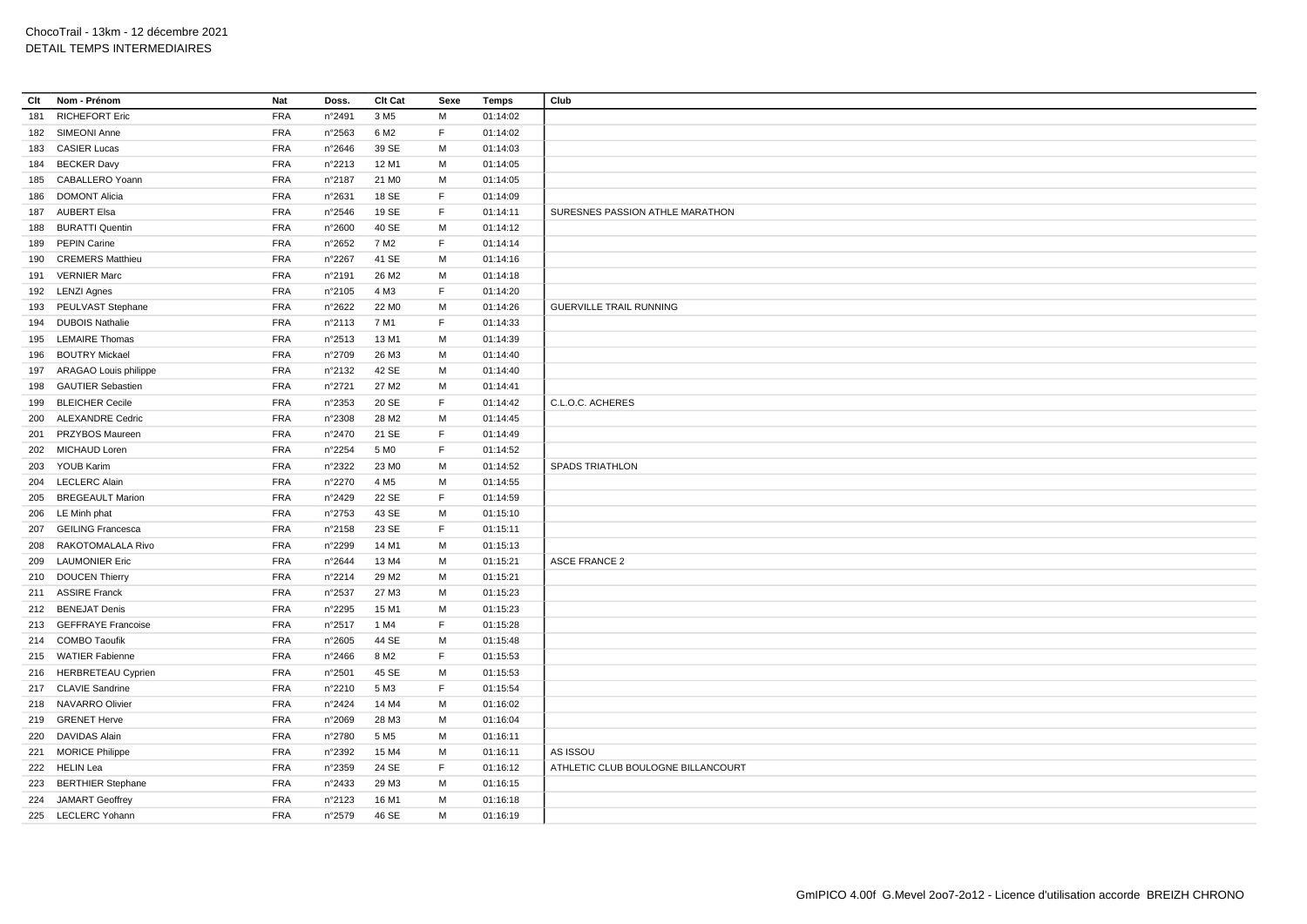| Clt | Nom - Prénom               | Nat        | Doss.  | Clt Cat           | Sexe        | Temps    | Club                               |
|-----|----------------------------|------------|--------|-------------------|-------------|----------|------------------------------------|
| 226 | <b>MARTIN Nicolas</b>      | <b>FRA</b> | n°2285 | 30 M <sub>2</sub> | м           | 01:16:19 | SL UA MAISONS LAFFITTE             |
|     | 227 LESBROS Claire         | <b>FRA</b> | n°2571 | 25 SE             | $\mathsf F$ | 01:16:19 |                                    |
|     | 228 DUREC Sebastien        | <b>FRA</b> | n°2170 | 24 M <sub>0</sub> | M           | 01:16:19 |                                    |
|     | 229 LAISNEY Ludovic        | <b>FRA</b> | n°2451 | 31 M2             | M           | 01:16:23 |                                    |
|     | 230 MAILLE Juliette        | <b>FRA</b> | n°2570 | 9 M <sub>2</sub>  | E           | 01:16:26 |                                    |
| 231 | <b>FOUILLAT Melissa</b>    | <b>FRA</b> | n°2593 | 26 SE             | F           | 01:16:26 |                                    |
|     | 232 GANCE Catherine        | <b>FRA</b> | n°2518 | 2 M4              | F           | 01:16:37 | <b>TRIAXION</b>                    |
|     | 233 RCRV LE GOUPIL Adrien  | <b>FRA</b> | n°2047 | 25 M <sub>0</sub> | M           | 01:16:43 |                                    |
|     | 234 O'NEIL Thomas          | <b>FRA</b> | n°2311 | 26 M <sub>0</sub> | М           | 01:16:48 | ATHLETIC CLUB BOULOGNE BILLANCOURT |
|     | 235 DEVAUX Stephane        | <b>FRA</b> | n°2816 | 30 M3             | M           | 01:16:50 |                                    |
| 236 | SOSSON Lydie               | <b>FRA</b> | n°2539 | 8 M1              | E           | 01:16:56 |                                    |
|     | 237 HAROU Louis            | <b>FRA</b> | n°2831 | 47 SE             | M           | 01:16:57 |                                    |
|     | 238 HUSSENET Laury         | <b>FRA</b> | n°2686 | 9 M1              | F           | 01:17:11 | ANDRESY ATHLETISME                 |
| 239 | <b>DURAFFOURG Elodie</b>   | <b>FRA</b> | n°2688 | 27 SE             | $\mathsf F$ | 01:17:13 | ANDRESY ATHLETISME                 |
|     | 240 SIMEONI Olivier        | <b>FRA</b> | n°2562 | 32 M <sub>2</sub> | M           | 01:17:15 |                                    |
| 241 | <b>MAILLARD Sylvie</b>     | <b>FRA</b> | n°2080 | 10 M1             | E           | 01:17:18 |                                    |
|     | 242 LE SCIELLOUR Sebastien | <b>FRA</b> | n°2784 | 33 M2             | M           | 01:17:18 |                                    |
|     | 243 MEZDARI Hakim          | <b>FRA</b> | n°2542 | 48 SE             | M           | 01:17:22 |                                    |
|     | 244 NICOLAS Mylene         | <b>FRA</b> | n°2439 | 11 M1             | F           | 01:17:23 |                                    |
|     | 245 SEIGNIER Daniel        | <b>FRA</b> | n°2708 | 1 M7              | M           | 01:17:25 |                                    |
|     | 246 LE HIR Aurore          | <b>FRA</b> | n°2626 | 12 M1             | E           | 01:17:25 |                                    |
|     | 247 LINERO Pedro           | <b>FRA</b> | n°2694 | 6 M <sub>5</sub>  | M           | 01:17:29 | ANDRESY ATHLETISME                 |
|     | 248 RICHARD Matthieu       | <b>FRA</b> | n°2671 | 49 SE             | M           | 01:17:32 |                                    |
|     |                            | <b>FRA</b> |        |                   | м           |          |                                    |
|     | 249 ROUX Aurelien          |            | n°2174 | 50 SE             |             | 01:17:32 | <b>ISSY TRIATHLON</b>              |
| 250 | <b>SALOM Michel</b>        | <b>FRA</b> | n°2096 | 2 M <sub>6</sub>  | M           | 01:17:37 | AS ISSOU                           |
|     | 251 PHILIPPE Florian       | <b>FRA</b> | n°2153 | 51 SE             | M           | 01:17:43 |                                    |
| 252 | NORDON-DORINET Tom         | <b>FRA</b> | n°2556 | 4 JU              | M           | 01:17:46 |                                    |
|     | 253 TALBOURDET Cecile      | <b>FRA</b> | n°2458 | 28 SE             | E           | 01:17:51 |                                    |
| 254 | <b>MERAOUNA Toufik</b>     | <b>FRA</b> | n°2410 | 16 M4             | M           | 01:17:53 | TRIATH' CLUB D'ANDRESY             |
|     | 255 LARDENOIS Julien       | <b>FRA</b> | n°2505 | 34 M2             | M           | 01:17:53 |                                    |
|     | 256 LACOSTE Lise           | <b>FRA</b> | n°2615 | 29 SE             | $\mathsf F$ | 01:17:58 |                                    |
|     | 257 LEBOUCHER Clemence     | <b>FRA</b> | n°2516 | 30 SE             | E           | 01:18:04 | EA CERGY PONTOISE ATHLETISME       |
|     | 258 DEHAYS Mickael         | <b>FRA</b> | n°2586 | 52 SE             | M           | 01:18:07 |                                    |
| 259 | <b>BARUCHELLO Andrea</b>   | <b>FRA</b> | n°2766 | 7 M <sub>5</sub>  | М           | 01:18:14 |                                    |
| 260 | <b>DUCLOS Berangere</b>    | <b>FRA</b> | n°2005 | 6 M3              | F           | 01:18:17 |                                    |
| 261 | <b>GOSSE Eric</b>          | <b>FRA</b> | n°2325 | 35 M2             | м           | 01:18:22 |                                    |
|     | 262 LE VOT Vincent         | <b>FRA</b> | n°2435 | 31 M3             | M           | 01:18:28 |                                    |
|     | 263 PEAN Marie             | <b>FRA</b> | n°2256 | 31 SE             | F           | 01:18:29 |                                    |
|     | 264 PETITEAU Ophelie       | <b>FRA</b> | n°2567 | 32 SE             | $\mathsf F$ | 01:18:31 |                                    |
|     | 265 HENRY Joseph           | <b>FRA</b> | n°2786 | 53 SE             | M           | 01:18:33 |                                    |
|     | 266 LASSAY Romuald         | <b>FRA</b> | n°2573 | 36 M2             | M           | 01:18:34 |                                    |
| 267 | PELCHAT David              | <b>FRA</b> | n°2698 | 32 M3             | м           | 01:18:34 |                                    |
|     | 268 REMY Beatrice          | <b>FRA</b> | n°2333 | 3 M4              | E           | 01:18:35 |                                    |
| 269 | <b>BOITEUX Celine</b>      | <b>FRA</b> | n°2732 | 33 SE             | F           | 01:18:38 |                                    |
|     | 270 DURAND Justine         | <b>FRA</b> | n°2640 | 34 SE             | F           | 01:18:38 |                                    |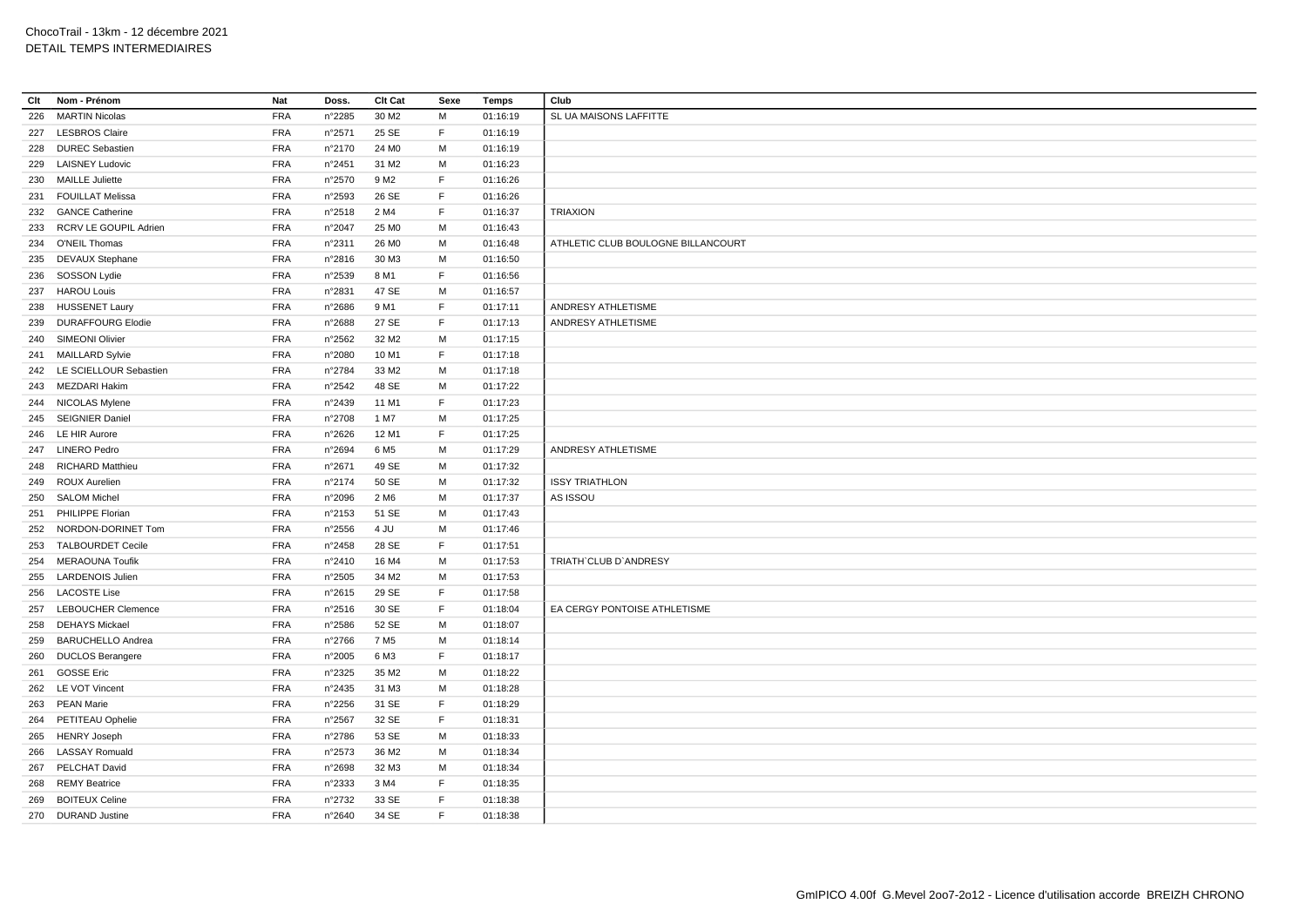| Clt | Nom - Prénom               | Nat        | Doss.           | Clt Cat           | Sexe | <b>Temps</b> | Club                            |
|-----|----------------------------|------------|-----------------|-------------------|------|--------------|---------------------------------|
| 271 | <b>BONNET Stephane</b>     | <b>FRA</b> | n°2060          | 33 M3             | M    | 01:18:40     |                                 |
|     | 272 FEDDERSEN Kristine     | <b>FRA</b> | n°2027          | 10 M <sub>2</sub> | F.   | 01:18:40     |                                 |
|     | 273 CHERON Cedric          | <b>FRA</b> | n°2078          | 34 M3             | M    | 01:18:41     |                                 |
|     | 274 POUYADOUX Gael         | <b>FRA</b> | n°2502          | 37 M2             | М    | 01:18:44     |                                 |
|     | 275 LEBERT Willy           | <b>FRA</b> | n°2768          | 35 M3             | M    | 01:18:47     | TRIATH'CLUB D'ANDRESY           |
|     | 276 SACHA Wahnich          | <b>FRA</b> | n°2272          | 54 SE             | M    | 01:18:57     |                                 |
|     | 277 DUREAU Sarah           | <b>FRA</b> | $n^{\circ}2216$ | 35 SE             | E    | 01:18:57     |                                 |
|     | 278 AUBRY Mickael          | <b>FRA</b> | n°2086          | 27 M <sub>0</sub> | М    | 01:18:58     |                                 |
|     | 279 MORIN Cristelle        | <b>FRA</b> | n°2527          | 11 M <sub>2</sub> | F.   | 01:19:01     |                                 |
| 280 | <b>ALESI Vincent</b>       | <b>FRA</b> | n°2097          | 55 SE             | M    | 01:19:05     |                                 |
| 281 | <b>PERRICHON Romain</b>    | <b>FRA</b> | n°2511          | 56 SE             | M    | 01:19:08     |                                 |
| 282 | LELONG-MAZET Laura         | <b>FRA</b> | n°2063          | 36 SE             | F.   | 01:19:10     |                                 |
| 283 | <b>ERNOUT Matthieu</b>     | <b>FRA</b> | n°2022          | 28 M <sub>0</sub> | М    | 01:19:12     |                                 |
|     | 284 FERCHAUD Jean          | <b>FRA</b> | n°2182          | 3 M <sub>6</sub>  | M    | 01:19:14     | <b>AC MONTESSON</b>             |
|     | 285 CHAGNAUD Valerie       | <b>FRA</b> | n°2792          | 7 M3              | F.   | 01:19:23     |                                 |
|     | 286 MICHELOT Stephanie     | <b>FRA</b> | n°2514          | 8 M3              | F    | 01:19:24     | EA CERGY PONTOISE ATHLETISME    |
| 287 | RABBAKHI Alexandra         | <b>FRA</b> | n°2604          | 13 M1             | F.   | 01:19:25     | <b>ASPTT AUXERRE</b>            |
|     | 288 MALAVIALLE Jean-pierre | <b>FRA</b> | n°2463          | 2 M7              | M    | 01:19:25     |                                 |
| 289 | <b>GICQUEL Julie</b>       | <b>FRA</b> | n°2441          | 37 SE             | F    | 01:19:26     |                                 |
|     | 290 QUINTARD Cyril         | <b>FRA</b> | n°2440          | 57 SE             | M    | 01:19:26     |                                 |
| 291 | <b>BURATTI Robin</b>       | <b>FRA</b> | n°2632          | 58 SE             | M    | 01:19:28     |                                 |
|     | 292 BODEREAU Veronique     | <b>FRA</b> | n°2230          | 4 M4              | F.   | 01:19:33     | FOULEES DE ST GERMAIN EN LAYE   |
| 293 | <b>BERTOLELLI Claire</b>   | <b>FRA</b> | n°2388          | 9 M3              | F    | 01:19:34     |                                 |
| 294 | <b>SPETH Florence</b>      | <b>FRA</b> | n°2560          | 14 M1             | F    | 01:19:36     |                                 |
|     | 295 MANGUIN Anais          | <b>FRA</b> | n°2130          | 38 SE             | F.   | 01:19:42     |                                 |
| 296 | <b>COIGNARD Florian</b>    | <b>FRA</b> | n°2248          | 59 SE             | М    | 01:19:42     |                                 |
| 297 | <b>GOMOT Alexandre</b>     | <b>FRA</b> | n°2101          | 38 M2             | M    | 01:19:42     |                                 |
| 298 | <b>FORCHANTRE Charles</b>  | <b>FRA</b> | n°2755          | 17 M1             | M    | 01:19:46     |                                 |
| 299 | <b>LEMONNIER Martine</b>   | <b>FRA</b> | n°2450          | 1 M <sub>6</sub>  | F.   | 01:19:46     | CA MANTES-LA-VILLE              |
| 300 | <b>FARTHOUAT Valerie</b>   | <b>FRA</b> | n°2639          | 10 M3             | F.   | 01:19:47     |                                 |
| 301 | <b>CHAMPION Jerome</b>     | <b>FRA</b> | n°2129          | 60 SE             | M    | 01:19:51     |                                 |
|     | 302 LEBOSSE Franck         | <b>FRA</b> | n°2657          | 39 M <sub>2</sub> | M    | 01:19:56     | SL VAUREAL ATHLETISME           |
|     | 303 IMBAUD Guillaume       | <b>FRA</b> | n°2674          | 40 M <sub>2</sub> | M    | 01:20:00     |                                 |
|     | 304 PINAULT Sabine         | <b>FRA</b> | n°2485          | 11 M3             | E    | 01:20:00     | EA CERGY PONTOISE ATHLETISME    |
| 305 | TYCZYNSKI Jean michel      | <b>FRA</b> | n°2059          | 17 M4             | М    | 01:20:01     |                                 |
| 306 | <b>GOULARD Alain</b>       | <b>FRA</b> | n°2722          | 36 M3             | M    | 01:20:06     | <b>ISSY TRIATHLON</b>           |
| 307 | GOULARD Johanne            | <b>FRA</b> | n°2723          | 2 ES              | F    | 01:20:08     |                                 |
| 308 | <b>BESSON Bernard</b>      | <b>FRA</b> | n°2490          | 18 M4             | М    | 01:20:09     | YERRES AC                       |
| 309 | VARTANIAN Arnaud           | <b>FRA</b> | n°2525          | 41 M <sub>2</sub> | М    | 01:20:13     |                                 |
|     | 310 COUDERC Monique        | <b>FRA</b> | n°2549          | 2 M <sub>6</sub>  | F.   | 01:20:18     | SURESNES PASSION ATHLE MARATHON |
|     | 311 CARRIEU Maxime         | <b>FRA</b> | n°2432          | 61 SE             | м    | 01:20:24     |                                 |
|     | 312 MATIACHOFF Joel        | <b>FRA</b> | n°2188          | 37 M3             | M    | 01:20:25     |                                 |
|     | 313 FOUASSIER Nicolas      | <b>FRA</b> | n°2364          | 38 M3             | M    | 01:20:25     |                                 |
|     | 314 MODENESE Sophie        | <b>FRA</b> | $n^{\circ}2055$ | 6 M <sub>0</sub>  | F    | 01:20:27     |                                 |
|     | 315 JOUEN Camille          | <b>FRA</b> | n°2386          | 39 SE             | F    | 01:20:28     |                                 |
|     |                            |            |                 |                   |      |              |                                 |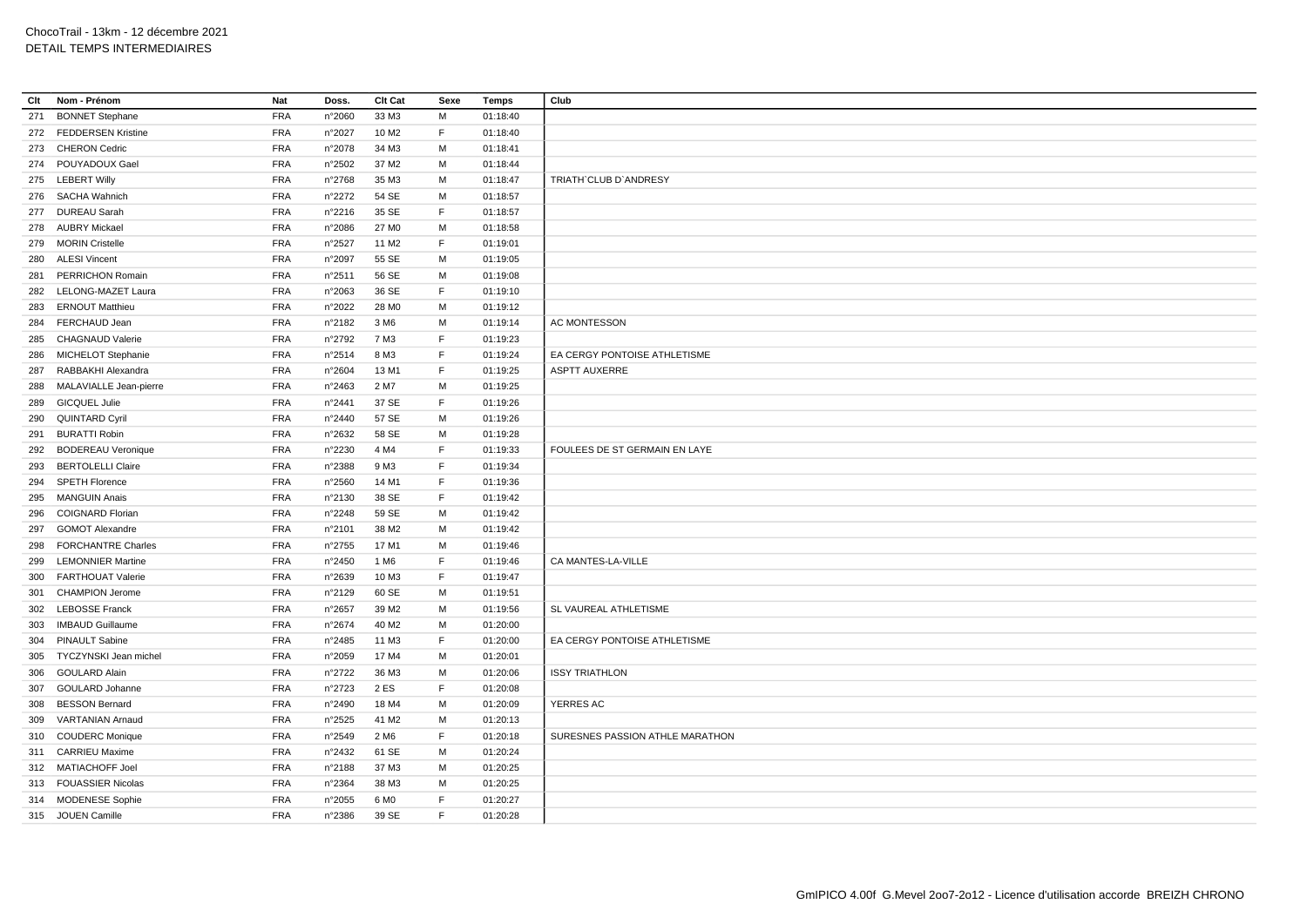| Clt | Nom - Prénom              | Nat        | Doss.           | Clt Cat           | Sexe        | <b>Temps</b> | Club                             |
|-----|---------------------------|------------|-----------------|-------------------|-------------|--------------|----------------------------------|
| 316 | <b>FONDEUR Benjamin</b>   | <b>FRA</b> | n°2472          | 18 M1             | M           | 01:20:29     | ASSOCIATION SPORTIVE MAULOISE    |
|     | 317 HUCHETTE Rodolphe     | <b>FRA</b> | n°2307          | 19 M1             | M           | 01:20:29     |                                  |
|     | 318 HEIMBURGER Aurelie    | <b>FRA</b> | n°2551          | 40 SE             | F.          | 01:20:31     | SURESNES PASSION ATHLE MARATHON  |
| 319 | <b>LEBORGNE Pavla</b>     | FRA        | n°2235          | 2 M <sub>5</sub>  | F.          | 01:20:45     |                                  |
|     | 320 TORTOSA Frederic      | <b>FRA</b> | n°2592          | 19 M4             | M           | 01:20:46     |                                  |
|     | 321 JEROME Cipollina      | <b>FRA</b> | n°2785          | 39 M3             | M           | 01:20:49     |                                  |
|     | 322 GOURLAOUEN Pascal     | <b>FRA</b> | n°2827          | 42 M <sub>2</sub> | М           | 01:20:50     |                                  |
| 323 | <b>ESNOUL Karine</b>      | <b>FRA</b> | n°2569          | 5 M4              | F.          | 01:20:50     | AS ISSOU                         |
|     | 324 DAVID Serge           | <b>FRA</b> | n°2687          | 4 M <sub>6</sub>  | М           | 01:20:52     | ANDRESY ATHLETISME               |
| 325 | <b>DERAMAIX Arthur</b>    | <b>FRA</b> | n°2061          | 62 SE             | M           | 01:20:56     |                                  |
| 326 | <b>BARRIER Olivia</b>     | <b>FRA</b> | n°2232          | 15 M1             | F           | 01:20:58     |                                  |
| 327 | <b>BIRE Guillaume</b>     | <b>FRA</b> | n°2395          | 20 M1             | M           | 01:21:01     |                                  |
| 328 | <b>STEIN Benoit</b>       | <b>FRA</b> | n°2778          | 21 M1             | M           | 01:21:01     |                                  |
| 329 | SAUVIAT Marc Antoine      | <b>FRA</b> | n°2828          | 63 SE             | M           | 01:21:02     | LEVALLOIS TRIATHLON              |
| 330 | <b>VERGNIERES Anne</b>    | <b>FRA</b> | n°2085          | 41 SE             | F           | 01:21:02     |                                  |
| 331 | <b>CARREGA Berenice</b>   | <b>FRA</b> | n°2374          | 42 SE             | $\mathsf F$ | 01:21:05     | RMA PARIS TRIATHLON              |
| 332 | <b>ROBERT Richard</b>     | <b>FRA</b> | n°2255          | 40 M3             | M           | 01:21:08     |                                  |
|     | 333 AKARI Abdessatar      | <b>FRA</b> | n°2540          | 22 M1             | M           | 01:21:13     |                                  |
|     | 334 TEBOUL Martin         | <b>FRA</b> | n°2347          | 64 SE             | M           | 01:21:17     |                                  |
|     | 335 DESMORAT Hugo         | <b>FRA</b> | n°2596          | 65 SE             | M           | 01:21:20     |                                  |
| 336 | AKOUN Julia               | <b>FRA</b> | n°2578          | 12 M <sub>2</sub> | F.          | 01:21:21     |                                  |
| 337 | <b>PREAUX David</b>       | FRA        | n°2589          | 41 M3             | M           | 01:21:27     |                                  |
| 338 | SAUV Marie-devi           | <b>FRA</b> | n°2346          | 43 SE             | F           | 01:21:34     |                                  |
| 339 | <b>FERRAND Jessica</b>    | <b>FRA</b> | n°2068          | 7 M <sub>0</sub>  | F           | 01:21:36     | <b>ES SARTROUVILLE</b>           |
|     |                           |            |                 |                   |             |              |                                  |
| 340 | <b>CHALMET Fabrice</b>    | <b>FRA</b> | n°2787          | 42 M3             | M           | 01:21:38     |                                  |
| 341 | <b>LEPINTEUR Frederic</b> | <b>FRA</b> | n°2585          | 43 M3             | M           | 01:21:41     |                                  |
|     | 342 VILETTE Sylvie        | <b>FRA</b> | n°2192          | 6 M4              | $\mathsf F$ | 01:21:41     |                                  |
|     | 343 DENIS Veronique       | <b>FRA</b> | n°2103          | 12 M3             | F           | 01:21:50     |                                  |
| 344 | JULLIEN GAUTIER Claire    | <b>FRA</b> | n°2039          | 16 M1             | F           | 01:21:50     |                                  |
| 345 | <b>BROSSARD Pascale</b>   | <b>FRA</b> | n°2095          | 3 M <sub>5</sub>  | F.          | 01:21:52     | AS ISSOU                         |
| 346 | <b>DIAMAND Auriane</b>    | <b>FRA</b> | n°2167          | 8 M <sub>0</sub>  | F           | 01:21:58     |                                  |
| 347 | LE QUERREC Laurent        | <b>FRA</b> | n°2372          | 44 M3             | м           | 01:22:00     |                                  |
| 348 | DUPRIEZ Jean-francois     | <b>FRA</b> | n°2041          | 8 M <sub>5</sub>  | M           | 01:22:05     |                                  |
| 349 | <b>DESOR Thomas</b>       | <b>FRA</b> | n°2195          | 29 MO             | M           | 01:22:05     |                                  |
| 350 | <b>LIZARD Geraldine</b>   | <b>FRA</b> | n°2197          | 17 M1             | F           | 01:22:06     |                                  |
|     | 351 VILLALPANDO Thierry   | <b>FRA</b> | n°2119          | 43 M2             | м           | 01:22:08     | <b>RUNNING LAILLY 45</b>         |
|     | 352 LENOTRE Nicolas       | <b>FRA</b> | n°2321          | 23 M1             | M           | 01:22:08     | <b>SPADS TRIATHLON</b>           |
|     | 353 DIOT Thierry          | <b>FRA</b> | n°2568          | 44 M2             | М           | 01:22:15     |                                  |
|     | 354 MUSTAFOSKI Antoine    | <b>FRA</b> | n°2524          | 5 JU              | M           | 01:22:15     |                                  |
| 355 | <b>GASTINOIS Xavier</b>   | <b>FRA</b> | n°2050          | 45 M2             | М           | 01:22:16     | SL MEULAN VEXIN SEINE ATHLETISME |
| 356 | MUSTAFOSKI Safet          | <b>FRA</b> | n°2522          | 9 M <sub>5</sub>  | м           | 01:22:16     |                                  |
| 357 | MUSTAFOSKI Alexandre      | <b>FRA</b> | $n^{\circ}2523$ | 66 SE             | M           | 01:22:17     |                                  |
| 358 | <b>DENAES Adrien</b>      | <b>FRA</b> | $n^{\circ}2503$ | 30 MO             | М           | 01:22:26     |                                  |
| 359 | <b>ROCHEFORT Fatiha</b>   | <b>FRA</b> | n°2044          | 7 M4              | F           | 01:22:30     |                                  |
|     | 360 TOTH Marc             | <b>FRA</b> | n°2302          | 46 M <sub>2</sub> | M           | 01:22:31     |                                  |
|     |                           |            |                 |                   |             |              |                                  |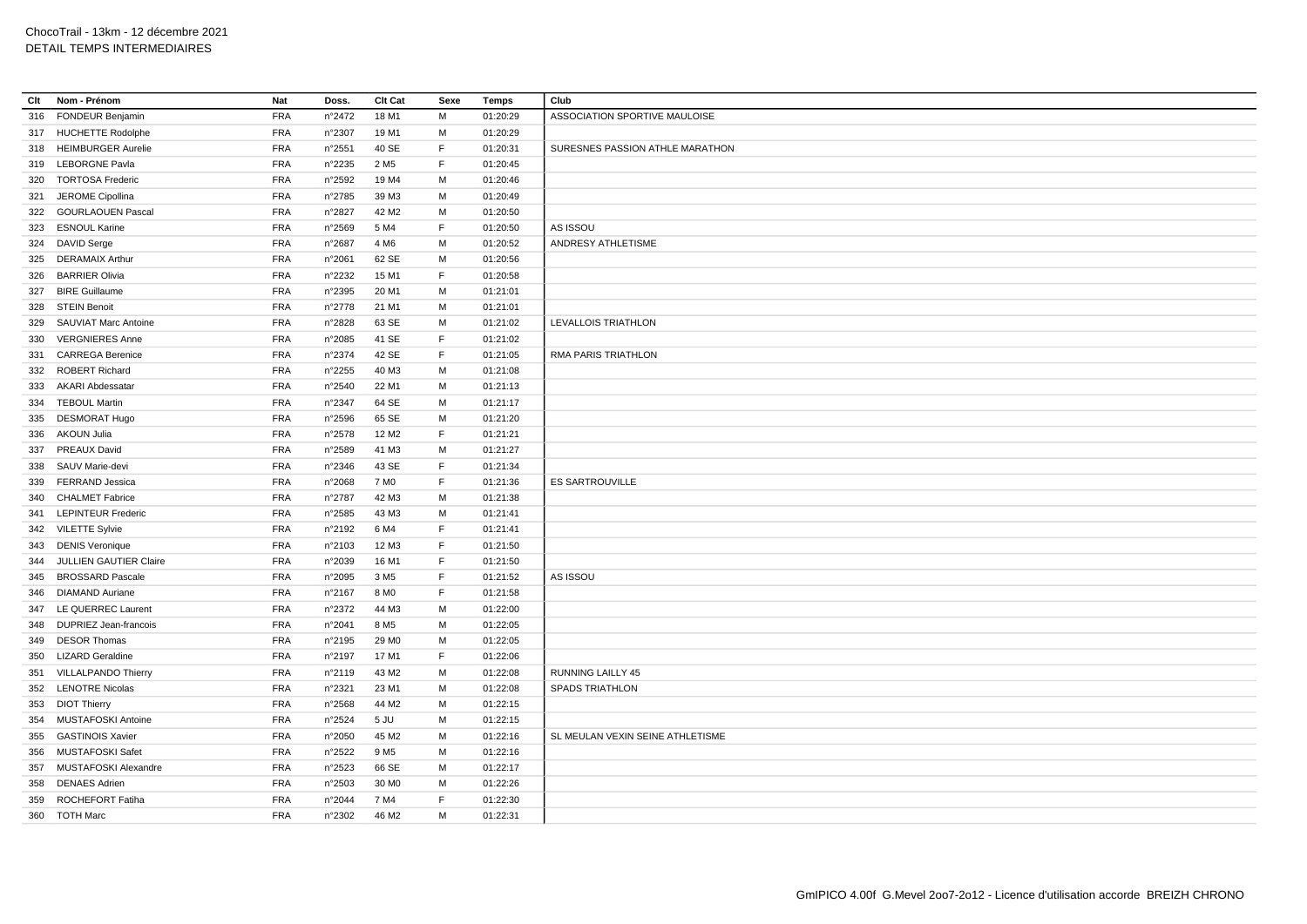| Clt | Nom - Prénom                | Nat        | Doss.           | Clt Cat           | Sexe        | <b>Temps</b> | Club                          |
|-----|-----------------------------|------------|-----------------|-------------------|-------------|--------------|-------------------------------|
| 361 | YAHIA Brigitte              | <b>FRA</b> | n°2423          | 1 M7              | F           | 01:22:32     | US TORCY ATHLETISME           |
|     | 362 FERRARI Aurelien        | <b>FRA</b> | n°2313          | 31 M <sub>0</sub> | M           | 01:22:32     | <b>LES MOUSTIQUES</b>         |
| 363 | FERRARI Julien              | <b>FRA</b> | n°2394          | 32 M <sub>0</sub> | M           | 01:22:32     |                               |
| 364 | <b>CHERON Franck</b>        | <b>FRA</b> | n°2479          | 47 M2             | M           | 01:22:33     |                               |
| 365 | <b>FERE Melanie</b>         | <b>FRA</b> | n°2297          | 44 SE             | F           | 01:22:33     |                               |
| 366 | <b>MALLERON Philippe</b>    | <b>FRA</b> | n°2237          | 20 M4             | M           | 01:22:36     |                               |
| 367 | <b>MORIN Claude</b>         | <b>FRA</b> | n°2821          | 21 M4             | M           | 01:22:38     |                               |
| 368 | VEZINHET Anne sophie        | <b>FRA</b> | n°2743          | 18 M1             | F.          | 01:22:39     | LEVALLOIS TRIATHLON           |
| 369 | <b>FERON Lea</b>            | <b>FRA</b> | n°2314          | 45 SE             | F.          | 01:22:51     |                               |
| 370 | PONTI Christophe            | <b>FRA</b> | n°2291          | 45 M3             | M           | 01:22:51     |                               |
| 371 | <b>LAMBERT Vincent</b>      | <b>FRA</b> | n°2740          | 46 M3             | M           | 01:22:51     |                               |
|     | 372 PARIS Herve             | <b>FRA</b> | n°2496          | 47 M3             | м           | 01:22:52     |                               |
|     | 373 CECILE Roucelle         | <b>FRA</b> | $n^{\circ}2633$ | 19 M1             | F           | 01:22:57     |                               |
| 374 | <b>WALDBUSSER Nicolas</b>   | <b>FRA</b> | n°2817          | 24 M1             | м           | 01:22:58     |                               |
|     | 375 LESASSIER Stephane      | <b>FRA</b> | n°2818          | 48 M2             | M           | 01:23:00     |                               |
| 376 | VAN KEMMEL Adrien           | <b>FRA</b> | n°2074          | 25 M1             | M           | 01:23:07     |                               |
| 377 | <b>BERGEOT Yann</b>         | <b>FRA</b> | n°2370          | 67 SE             | M           | 01:23:10     |                               |
|     | 378 LEGER Claire            | <b>FRA</b> | n°2058          | 46 SE             | F.          | 01:23:11     |                               |
| 379 | <b>CORTEY-DUMONT Gerard</b> | <b>FRA</b> | n°2100          | 3 M7              | M           | 01:23:15     |                               |
| 380 | <b>FLOHART Gaelle</b>       | <b>FRA</b> | n°2745          | 20 M1             | F.          | 01:23:19     |                               |
| 381 | <b>RIGAL Tristan</b>        | <b>FRA</b> | n°2387          | 68 SE             | M           | 01:23:21     |                               |
| 382 | <b>TREMPONT Ghenima</b>     | <b>FRA</b> | n°2565          | 47 SE             | F           | 01:23:28     | THILLAY RUNNING ATHLETIC CLUB |
| 383 | <b>POTHIER Remi</b>         | <b>FRA</b> | n°2775          | 69 SE             | M           | 01:23:31     |                               |
| 384 | <b>MARCHI Alexandre</b>     | <b>FRA</b> | n°2782          | 70 SE             | M           | 01:23:36     |                               |
| 385 | <b>BRUGGEMAN Tina</b>       | <b>FRA</b> | n°2271          | 13 M <sub>2</sub> | F           | 01:23:40     | SL UA MAISONS LAFFITTE        |
| 386 | DEHIMI Angelika             | <b>FRA</b> | n°2413          | 14 M <sub>2</sub> | F           | 01:23:42     |                               |
| 387 | <b>ALESTRA Sandrine</b>     | <b>FRA</b> | n°2422          | 13 M3             | F           | 01:23:42     |                               |
| 388 | <b>LEMOINE Delphine</b>     | <b>FRA</b> | n°2746          | 48 SE             | F           | 01:23:50     |                               |
| 389 | LE MAUFF Christophe         | <b>FRA</b> | n°2762          | 48 M3             | M           | 01:23:54     |                               |
| 390 | <b>DESCAMPS Guillaume</b>   | <b>FRA</b> | n°2744          | 33 MO             | м           | 01:24:01     | ANDRESY ATHLETISME            |
| 391 | <b>LACOSTE Cannelle</b>     | <b>FRA</b> | n°2138          | 49 SE             | $\mathsf F$ | 01:24:03     |                               |
| 392 | JEGU Catherine              | <b>FRA</b> | n°2446          | 8 M4              | $\mathsf F$ | 01:24:04     | US TORCY ATHLETISME           |
| 393 | <b>BEREAU Julien</b>        | <b>FRA</b> | n°2352          | 49 M <sub>2</sub> | м           | 01:24:05     | C.L.O.C. ACHERES              |
| 394 | <b>COSTE Florence</b>       | <b>FRA</b> | n°2685          | 15 M <sub>2</sub> | F           | 01:24:05     | ANDRESY ATHLETISME            |
| 395 | REMY Fabrice                | <b>FRA</b> | n°2157          | 22 M4             | M           | 01:24:18     |                               |
| 396 | <b>LOPEZ Franck</b>         | <b>FRA</b> | n°2259          | 50 M <sub>2</sub> | M           | 01:24:20     |                               |
| 397 | <b>FONTES Christelle</b>    | FRA        | n°2371          | 16 M <sub>2</sub> | F.          | 01:24:26     |                               |
| 398 | <b>NAEL Thomas</b>          | <b>FRA</b> | $n^{\circ}2675$ | 51 M2             | M           | 01:24:29     |                               |
| 399 | <b>FUERTES Clement</b>      | <b>FRA</b> | n°2757          | 71 SE             | M           | 01:24:35     |                               |
| 400 | <b>ARNOUX Amaury</b>        | <b>FRA</b> | n°2659          | 72 SE             | M           | 01:24:36     |                               |
| 401 | PORTALA Laura               | <b>FRA</b> | n°2312          | 50 SE             | F           | 01:24:36     |                               |
| 402 | <b>BOUCHOLTZ Audric</b>     | <b>FRA</b> | n°2641          | 34 M <sub>0</sub> | M           | 01:24:42     |                               |
| 403 | <b>LAMBRI</b> Aurelien      | <b>FRA</b> | n°2258          | 73 SE             | М           | 01:24:51     |                               |
|     | 404 BARON Stephanie         | <b>FRA</b> | n°2002          | 51 SE             | F           | 01:24:53     |                               |
|     | 405 BOUVIER Jean-bernard    | <b>FRA</b> | n°2304          | 49 M3             | M           | 01:24:54     | EA CERGY PONTOISE ATHLETISME  |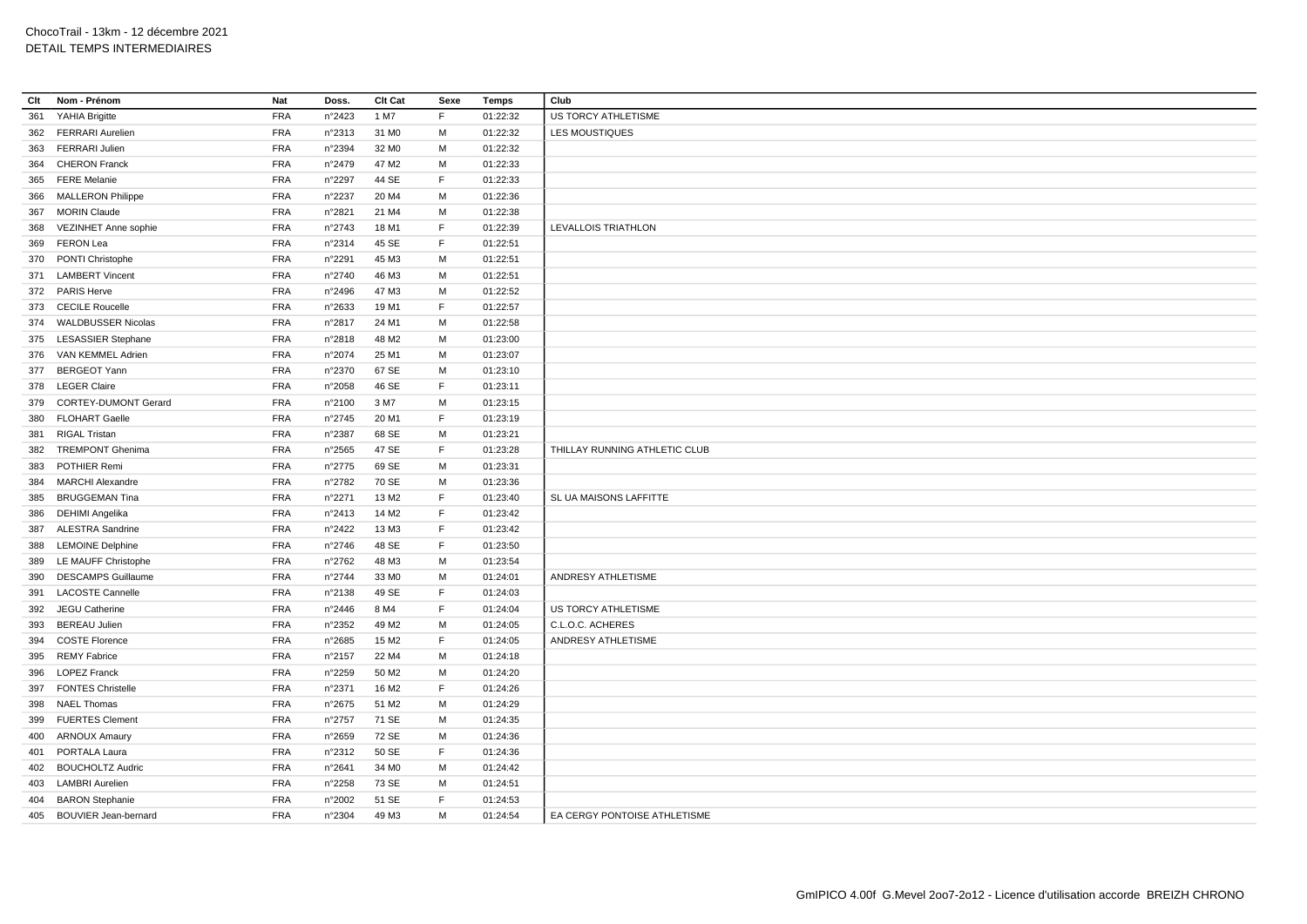| Clt | Nom - Prénom                   | Nat        | Doss.           | Clt Cat           | Sexe | Temps    | Club                            |
|-----|--------------------------------|------------|-----------------|-------------------|------|----------|---------------------------------|
| 406 | <b>DEROUET Noemi</b>           | <b>FRA</b> | n°2018          | 9 M4              | F.   | 01:24:54 |                                 |
|     | 407 REUMAUX Thomas             | <b>FRA</b> | n°2003          | 35 MO             | M    | 01:24:55 |                                 |
| 408 | <b>LEMAY Fabien</b>            | <b>FRA</b> | n°2375          | 36 MO             | M    | 01:24:56 |                                 |
| 409 | <b>RAMBAUD Beatrice</b>        | <b>FRA</b> | n°2036          | 52 SE             | F.   | 01:24:56 |                                 |
|     | 410 BOUVIER Clemence           | <b>FRA</b> | n°2305          | 3 ES              | F.   | 01:24:57 |                                 |
|     | 411 TITREN Jean-christophe     | <b>FRA</b> | n°2625          | 23 M4             | M    | 01:25:01 |                                 |
|     | 412 KAPUR Aurore               | <b>FRA</b> | n°2454          | 21 M1             | F    | 01:25:09 |                                 |
|     | 413 JAUSSERAND Franck          | <b>FRA</b> | n°2444          | 26 M1             | м    | 01:25:10 |                                 |
|     | 414 MUSTAPHA Laetitia          | <b>FRA</b> | n°2507          | 9 M <sub>0</sub>  | F    | 01:25:11 |                                 |
|     | 415 COTTEAUX-SERRE David       | <b>FRA</b> | n°2619          | 50 M3             | м    | 01:25:12 |                                 |
|     | 416 ZAPP Damien                | <b>FRA</b> | n°2091          | 51 M3             | M    | 01:25:12 |                                 |
|     | 417 TARDY Aline                | <b>FRA</b> | n°2445          | 22 M1             | F    | 01:25:13 |                                 |
|     | 418 VOISIN Francois            | <b>FRA</b> | n°2749          | 52 M <sub>2</sub> | M    | 01:25:17 |                                 |
| 419 | MAHMOUDI Ourdia                | <b>FRA</b> | n°2385          | 10 M4             | F    | 01:25:38 |                                 |
|     | 420 THIEBAULT Chloe            | <b>FRA</b> | n°2049          | 4 ES              | F    | 01:25:44 |                                 |
| 421 | <b>BOUVERET Isabelle</b>       | <b>FRA</b> | n°2494          | 14 M3             | F    | 01:25:54 | <b>GISORS ATHLETIC CLUB</b>     |
|     | 422 COURTECUISSE Justine       | <b>FRA</b> | n°2233          | 53 SE             | F    | 01:25:59 | SAM PARIS 12                    |
| 423 | <b>DURILLON Patrick</b>        | <b>FRA</b> | n°2108          | 10 M <sub>5</sub> | M    | 01:26:06 |                                 |
|     | 424 LE BOULAIR Yohann          | <b>FRA</b> | n°2082          | 37 MO             | M    | 01:26:10 |                                 |
|     | 425 CANTELOU Herve             | <b>FRA</b> | n°2590          | 74 SE             | M    | 01:26:15 |                                 |
| 426 | <b>MADINIER Stephanie</b>      | <b>FRA</b> | n°2665          | 17 M <sub>2</sub> | F.   | 01:26:15 |                                 |
|     | 427 COUVIDOUX Herve            | <b>FRA</b> | n°2510          | 52 M3             | M    | 01:26:18 |                                 |
| 428 | <b>CORNETET Cyril</b>          | <b>FRA</b> | n°2715          | 53 M2             | M    | 01:26:19 |                                 |
| 429 | SOULEZ Julien                  | <b>FRA</b> | $n^{\circ}2673$ | 75 SE             | M    | 01:26:20 |                                 |
| 430 | <b>LALOUX</b> Isabelle         | <b>FRA</b> | n°2381          | 15 M3             | F    | 01:26:22 | FOULEES DE ST GERMAIN EN LAYE   |
| 431 | <b>GOUVEIA Jeremie</b>         | <b>FRA</b> | n°2281          | 76 SE             | м    | 01:26:25 |                                 |
|     | 432 PONS Aurelie               | <b>FRA</b> | n°2481          | 18 M2             | F.   | 01:26:27 | EA CERGY PONTOISE ATHLETISME    |
| 433 | <b>PREVOT Denis</b>            | <b>FRA</b> | n°2823          | 24 M4             | м    | 01:26:30 |                                 |
|     | 434 DUBOST David               | <b>FRA</b> | n°2109          | 53 M3             | M    | 01:26:32 |                                 |
| 435 | <b>MAES Laurent</b>            | <b>FRA</b> | n°2202          | 54 M2             | M    | 01:26:33 |                                 |
| 436 | <b>MONTINTIN Karine</b>        | <b>FRA</b> | n°2504          | 10 M <sub>0</sub> | F    | 01:26:33 |                                 |
| 437 | <b>CHABAULT Christophe</b>     | FRA        | n°2079          | 55 M2             | M    | 01:26:34 |                                 |
|     | 438 OTTAVJ Audrey              | <b>FRA</b> | n°2362          | 23 M1             | F    | 01:26:43 |                                 |
| 439 | TRUFFAULT Jean-marc            | <b>FRA</b> | n°2393          | 4 M7              | M    | 01:26:48 |                                 |
| 440 | <b>GINEY J F</b>               | <b>FRA</b> | n°2830          | 11 M <sub>5</sub> | М    | 01:26:48 |                                 |
| 441 | <b>BOCQUET Thierry</b>         | <b>FRA</b> | n°2159          | 54 M3             | M    | 01:26:49 |                                 |
|     | 442 SPONY Laura                | <b>FRA</b> | n°2634          | 54 SE             | F    | 01:26:49 |                                 |
|     | 443 LAPORTE Sophie             | <b>FRA</b> | n°2552          | 4 M <sub>5</sub>  | F    | 01:26:50 | SURESNES PASSION ATHLE MARATHON |
| 444 | <b>CALADO CARON Christelle</b> | <b>FRA</b> | n°2145          | 16 M3             | F    | 01:26:51 |                                 |
| 445 | <b>DAMART Nathalie</b>         | <b>FRA</b> | n°2407          | 19 M <sub>2</sub> | F    | 01:26:51 |                                 |
| 446 | <b>MAUREL Aude</b>             | <b>FRA</b> | n°2029          | 55 SE             | F    | 01:26:53 |                                 |
|     | 447 ?Dossard #2414             | <b>FRA</b> | n°2414          | 77 SE             | M    | 01:26:54 |                                 |
| 448 | <b>MAUREL Laurent</b>          | <b>FRA</b> | n°2030          | 12 M <sub>5</sub> | M    | 01:26:55 |                                 |
| 449 | <b>GEORGES Veronique</b>       | <b>FRA</b> | n°2016          | 20 M <sub>2</sub> | F.   | 01:26:58 |                                 |
|     | 450 MEZDARI Mongi              | <b>FRA</b> | n°2541          | 13 M <sub>5</sub> | M    | 01:26:58 |                                 |
|     |                                |            |                 |                   |      |          |                                 |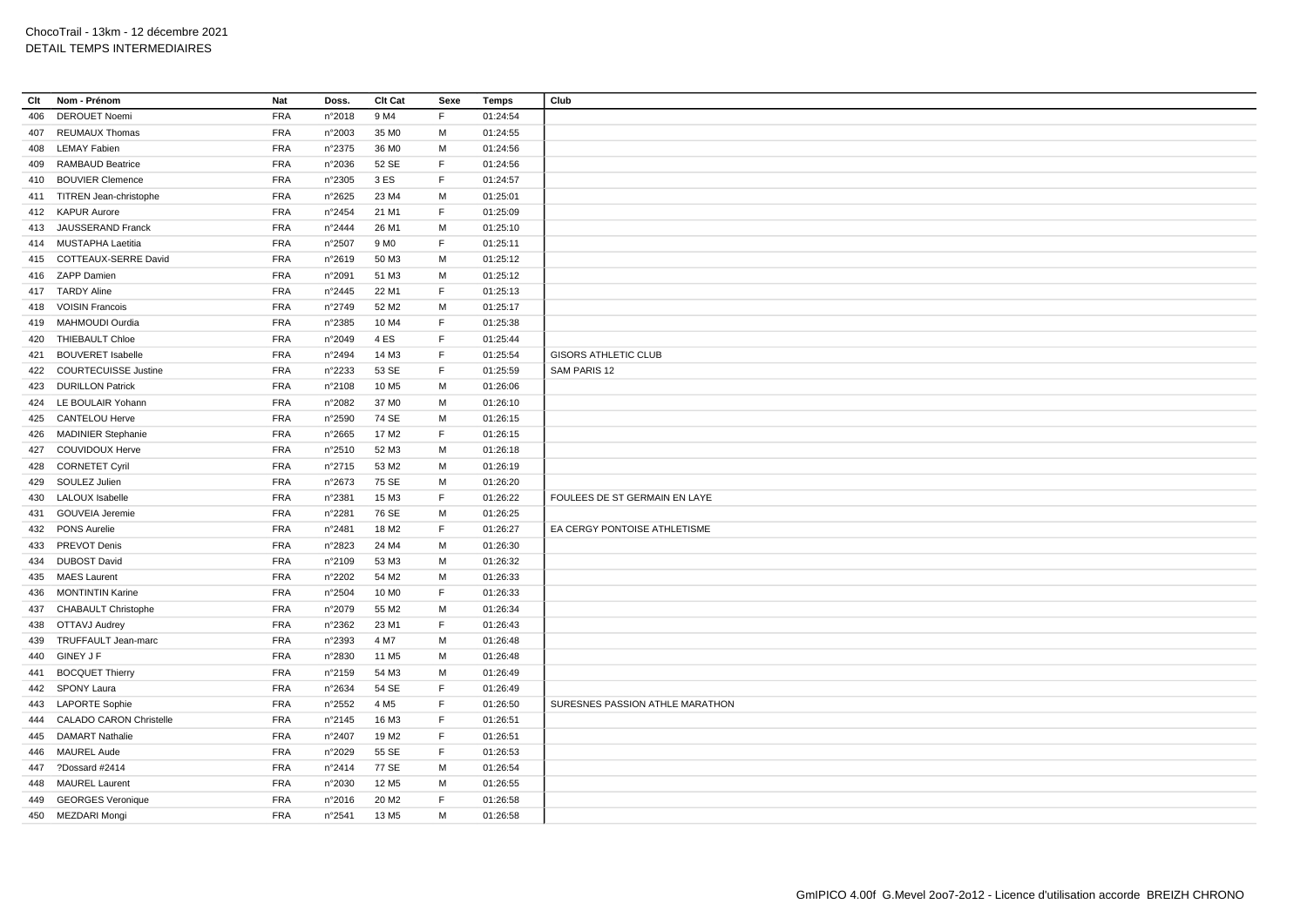| Clt | Nom - Prénom                 | Nat        | Doss.           | Clt Cat           | Sexe        | <b>Temps</b> | Club                                  |
|-----|------------------------------|------------|-----------------|-------------------|-------------|--------------|---------------------------------------|
| 451 | <b>LEAU Emmanuelle</b>       | FRA        | n°2062          | 11 M <sub>0</sub> | F           | 01:27:00     |                                       |
|     | 452 MONTHEARD Philippe       | <b>FRA</b> | n°2334          | 25 M4             | M           | 01:27:03     | <b>CSA KREMLIN BICETRE</b>            |
| 453 | NICOT Christophe             | <b>FRA</b> | n°2486          | 27 M1             | M           | 01:27:10     |                                       |
| 454 | <b>GASSER-COZE Francoise</b> | FRA        | n°2478          | 3 M <sub>6</sub>  | F           | 01:27:11     | EA CERGY PONTOISE ATHLETISME          |
| 455 | <b>LE FALHER Francois</b>    | <b>FRA</b> | n°2118          | 56 M2             | M           | 01:27:14     |                                       |
| 456 | <b>DADEZ Sandrine</b>        | <b>FRA</b> | n°2293          | 17 M3             | F.          | 01:27:19     |                                       |
|     | 457 ORMIERE Thierry          | <b>FRA</b> | n°2208          | 14 M <sub>5</sub> | M           | 01:27:23     |                                       |
| 458 | JOUAN Adeline                | <b>FRA</b> | n°2448          | 56 SE             | F.          | 01:27:25     |                                       |
| 459 | <b>ORMIERE Pascale</b>       | <b>FRA</b> | n°2209          | 11 M4             | F           | 01:27:25     |                                       |
| 460 | <b>BOUCHER Cedric</b>        | <b>FRA</b> | n°2772          | 28 M1             | M           | 01:27:27     |                                       |
| 461 | JOUY Jonathan                | <b>FRA</b> | n°2244          | 29 M1             | M           | 01:27:30     |                                       |
| 462 | JOUY Vanessa                 | <b>FRA</b> | n°2243          | 24 M1             | F           | 01:27:32     |                                       |
| 463 | <b>LANDAIS Arnaud</b>        | <b>FRA</b> | n°2015          | 55 M3             | M           | 01:27:33     |                                       |
| 464 | <b>BLAVETTE Pascal</b>       | <b>FRA</b> | n°2701          | 26 M4             | М           | 01:27:33     | SL MEULAN VEXIN SEINE ATHLETISME      |
| 465 | VARLET Sandrine              | <b>FRA</b> | n°2294          | 21 M <sub>2</sub> | F           | 01:27:33     |                                       |
| 466 | <b>LHERMITTE Carinne</b>     | <b>FRA</b> | n°2348          | 22 M <sub>2</sub> | F           | 01:27:36     |                                       |
| 467 | <b>MORESCHETTI Laurent</b>   | <b>FRA</b> | n°2431          | 27 M4             | M           | 01:27:36     |                                       |
| 468 | VIOT Stella                  | <b>FRA</b> | n°2779          | 57 SE             | F           | 01:27:39     |                                       |
| 469 | <b>RIQUE Marie-lise</b>      | <b>FRA</b> | n°2144          | 58 SE             | F.          | 01:27:39     |                                       |
| 470 | VARANDA Guillaume            | <b>FRA</b> | n°2617          | 57 M2             | M           | 01:27:39     |                                       |
| 471 | <b>ARGENCE Sylvain</b>       | <b>FRA</b> | n°2137          | 78 SE             | M           | 01:27:47     |                                       |
|     | 472 ESNAULT Sophie           | <b>FRA</b> | n°2421          | 18 M3             | F           | 01:27:51     |                                       |
|     | 473 LAUNAY Marc              | <b>FRA</b> | n°2139          | 5 M <sub>6</sub>  | M           | 01:27:52     |                                       |
|     | 474 PEREZ Catalina           | <b>FRA</b> | n°2776          | 25 M1             | $\mathsf F$ | 01:28:00     |                                       |
|     | 475 TENNEREL Elise           | <b>FRA</b> | n°2642          | 12 MO             | F           | 01:28:02     |                                       |
|     | 476 CHAPOT Christine         | <b>FRA</b> | n°2173          | 19 M3             | F           | 01:28:07     |                                       |
| 477 | <b>DENOUVEAUX Stephane</b>   | <b>FRA</b> | n°2026          | 58 M2             | M           | 01:28:08     |                                       |
| 478 | <b>GILBERT Christian</b>     | <b>FRA</b> | n°2246          | 56 M3             | M           | 01:28:10     |                                       |
| 479 | <b>COMBES Arielle</b>        | <b>FRA</b> | $n^{\circ}2548$ | 12 M4             | F.          | 01:28:14     | SURESNES PASSION ATHLE MARATHON       |
| 480 | DAVID Sophie                 | <b>FRA</b> | n°2087          | 5 M <sub>5</sub>  | F           | 01:28:19     |                                       |
| 481 | NAZAIR-BLANC Valentine       | <b>FRA</b> | n°2532          | 59 SE             | F           | 01:28:27     |                                       |
| 482 | <b>HINI Salome</b>           | <b>FRA</b> | n°2275          | 60 SE             | F           | 01:28:36     | TRIATHLETE ATTITUDE VINCENNES         |
| 483 | <b>DEVISMES Remy</b>         | <b>FRA</b> | n°2274          | 79 SE             | M           | 01:28:38     |                                       |
| 484 | COCHARD Malloe=ry            | <b>FRA</b> | n°2155          | 26 M1             | F           | 01:28:39     |                                       |
| 485 | <b>KRUG Mathilde</b>         | <b>FRA</b> | n°2391          | 61 SE             | F           | 01:28:39     |                                       |
| 486 | <b>OLIVIER Tom</b>           | <b>FRA</b> | $n^{\circ}2456$ | 6 JU              | M           | 01:28:44     |                                       |
| 487 | <b>GUYMARC Suzanne</b>       | <b>FRA</b> | n°2239          | 27 M1             | $\mathsf F$ | 01:28:50     |                                       |
| 488 | <b>TREARD Cyrielle</b>       | <b>FRA</b> | n°2509          | 13 M <sub>0</sub> | F           | 01:28:51     |                                       |
| 489 | DEVEDEUX Cyril               | <b>FRA</b> | n°2222          | 23 M2             | F.          | 01:28:54     |                                       |
| 490 | <b>DYCHUS Mathieu</b>        | <b>FRA</b> | n°2403          | 80 SE             | М           | 01:29:06     |                                       |
| 491 | <b>DYCHUS Eric</b>           | <b>FRA</b> | n°2402          | 57 M3             | M           | 01:29:06     | SL ESTUAIRE DE LA DIVES ATHLETIC CLUB |
|     | 492 IHMAD Samira             | <b>FRA</b> | n°2336          | 14 M <sub>0</sub> | F           | 01:29:08     |                                       |
| 493 | <b>LEWCZUK Lucas</b>         | <b>FRA</b> | n°2656          | 38 M <sub>0</sub> | M           | 01:29:17     |                                       |
|     | 494 CORNU Gerard             | <b>FRA</b> | n°2073          | 5 M7              | M           | 01:29:20     | AS ISSOU                              |
| 495 | <b>CALDERON Nathalie</b>     | <b>FRA</b> | n°2533          | 24 M <sub>2</sub> | F.          | 01:29:30     | <b>VERNOUILLET ATHLE</b>              |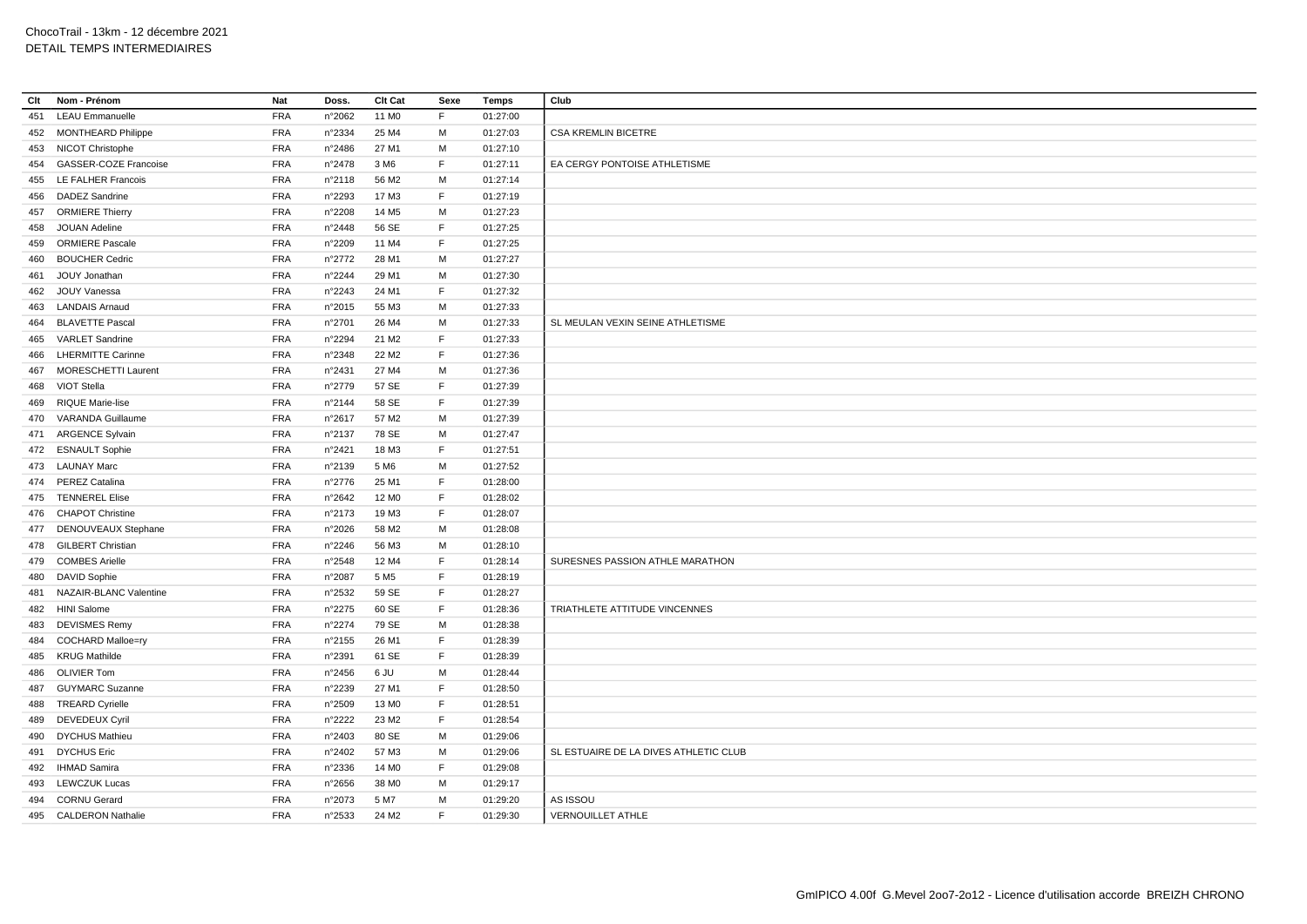| Clt | Nom - Prénom                   | Nat        | Doss.           | Clt Cat           | Sexe        | <b>Temps</b> | Club                           |
|-----|--------------------------------|------------|-----------------|-------------------|-------------|--------------|--------------------------------|
| 496 | JOSEPH Claire                  | <b>FRA</b> | n°2521          | 25 M2             | F           | 01:29:30     | <b>VERNOUILLET ATHLE</b>       |
|     | 497 DELPY Laurent              | <b>FRA</b> | n°2538          | 6 M <sub>6</sub>  | M           | 01:29:53     |                                |
| 498 | <b>VINET Dominique</b>         | <b>FRA</b> | n°2238          | 13 M4             | F           | 01:29:57     |                                |
| 499 | <b>TOUZE Pauline</b>           | <b>FRA</b> | n°2303          | 62 SE             | F           | 01:30:06     |                                |
| 500 | <b>GUIZON Patrice</b>          | <b>FRA</b> | n°2289          | 15 M <sub>5</sub> | M           | 01:30:07     |                                |
| 501 | <b>CHAUMETTE Emilie</b>        | <b>FRA</b> | n°2529          | 28 M1             | F           | 01:30:08     |                                |
|     | 502 JOSEPH Sylvain             | <b>FRA</b> | n°2520          | 59 M2             | M           | 01:30:09     | <b>VERNOUILLET ATHLE</b>       |
| 503 | <b>SMOLIGA Christian</b>       | <b>FRA</b> | n°2164          | 60 M <sub>2</sub> | М           | 01:30:13     |                                |
| 504 | <b>LIGOT Amandine</b>          | <b>FRA</b> | n°2666          | 63 SE             | F           | 01:30:14     |                                |
| 505 | <b>LECOEUR Elisabeth</b>       | <b>FRA</b> | n°2611          | 64 SE             | F           | 01:30:20     |                                |
| 506 | <b>JAKSIC Nicolas</b>          | <b>FRA</b> | $n^{\circ}2612$ | 81 SE             | M           | 01:30:20     |                                |
|     | 507 LEROUSSEAU Lara            | <b>FRA</b> | n°2072          | 26 M <sub>2</sub> | F           | 01:30:31     | AS ISSOU                       |
| 508 | <b>DAVID Brigitte</b>          | <b>FRA</b> | n°2814          | 4 M <sub>6</sub>  | F           | 01:30:35     | ANDRESY ATHLETISME             |
| 509 | <b>GUILLOT Cecile</b>          | <b>FRA</b> | n°2224          | 20 M3             | F           | 01:30:37     |                                |
|     | 510 LOPEZ Serge                | <b>FRA</b> | n°2260          | 58 M3             | М           | 01:30:59     |                                |
|     | 511 LAINNE Luc                 | <b>FRA</b> | n°2354          | 16 M <sub>5</sub> | M           | 01:31:05     | C.L.O.C. ACHERES               |
|     | 512 VIGUIER Olivier            | <b>FRA</b> | n°2131          | 59 M3             | М           |              |                                |
|     |                                |            |                 |                   | F           | 01:31:08     |                                |
|     | 513 TUBIANA Severine           | <b>FRA</b> | n°2128          | 29 M1             |             | 01:31:09     |                                |
|     | 514 NEDELIAN Eric              | <b>FRA</b> | n°2500          | 60 M3             | M           | 01:31:10     |                                |
|     | 515 JINAMI Manuela             | <b>FRA</b> | n°2555          | 27 M <sub>2</sub> | F.          | 01:31:15     |                                |
|     | 516 FREDRIKSEN Tessa           | <b>FRA</b> | n°2389          | 28 M2             | $\mathsf F$ | 01:31:15     |                                |
|     | 517 SIBER Nicole               | <b>FRA</b> | n°2234          | 21 M3             | F           | 01:31:19     |                                |
|     | 518 JAN Megane                 | <b>FRA</b> | n°2162          | 65 SE             | F           | 01:31:28     |                                |
| 519 | <b>MURPHY Richard</b>          | <b>FRA</b> | n°2791          | 17 M <sub>5</sub> | M           | 01:31:30     | CLUB ATHLETIQUE AUBERGENVILLE  |
| 520 | <b>LAMBOUR Helene</b>          | <b>FRA</b> | n°2124          | 66 SE             | F           | 01:31:35     |                                |
| 521 | <b>MARGRAITTE Sylviane</b>     | <b>FRA</b> | n°2121          | 6 M <sub>5</sub>  | F           | 01:31:41     |                                |
|     | 522 POLAERT Isabelle           | <b>FRA</b> | n°2034          | 14 M4             | F           | 01:32:03     |                                |
|     | 523 NIDELET Julie              | <b>FRA</b> | n°2366          | 67 SE             | F.          | 01:32:16     |                                |
| 524 | JACQUOT Jean marc              | <b>FRA</b> | n°2212          | 28 M4             | M           | 01:32:47     | TRIATHLON SANNOIS FRANCONVILLE |
|     | 525 NICOLLE Annabelle          | <b>FRA</b> | n°2021          | 15 M <sub>0</sub> | F           | 01:32:48     |                                |
| 526 | <b>CRENDAL Benedicte</b>       | <b>FRA</b> | n°2318          | 22 M3             | F           | 01:32:48     |                                |
| 527 | <b>HACKIERE Samuel</b>         | <b>FRA</b> | n°2340          | 82 SE             | M           | 01:32:48     | SPORTING CHAUSSON SECAN        |
| 528 | <b>HACKIERE GAVACHE Olivia</b> | <b>FRA</b> | n°2341          | 83 SE             | M           | 01:32:49     |                                |
| 529 | <b>CRENDAL Mathieu</b>         | <b>FRA</b> | n°2317          | 61 M3             | M           | 01:32:50     |                                |
| 530 | <b>HENAFF Larence</b>          | <b>FRA</b> | n°2330          | 15 M4             | F           | 01:32:55     | <b>CHAVILLE ATHLETISME</b>     |
| 531 | <b>PLOMMET Joel</b>            | <b>FRA</b> | n°2315          | 62 M3             | M           | 01:32:56     |                                |
| 532 | <b>CORTEY-DUMONT Francois</b>  | <b>FRA</b> | n°2467          | 39 MO             | M           | 01:32:59     |                                |
|     | 533 ANTHONY Josephine          | <b>FRA</b> | n°2566          | 16 M4             | F.          | 01:33:05     |                                |
|     | 534 ALLEMAND Amelie            | <b>FRA</b> | n°2668          | 30 M1             | F           | 01:33:08     |                                |
| 535 | <b>FEGARD Fabrice</b>          | <b>FRA</b> | n°2752          | 29 M4             | M           | 01:33:10     |                                |
| 536 | <b>FEGARD Nadine</b>           | <b>FRA</b> | n°2751          | 17 M4             | F.          | 01:33:10     |                                |
| 537 | <b>DORO</b> Corentin           | <b>FRA</b> | n°2378          | 84 SE             | M           | 01:33:32     |                                |
|     | 538 LE MOING Anne marie        | <b>FRA</b> | n°2151          | 18 M4             | F           | 01:33:35     |                                |
|     | 539 NICOL Marie                | <b>FRA</b> | n°2228          | 31 M1             | F           | 01:33:38     |                                |
|     | 540 LANGUINIER Sebastien       | <b>FRA</b> | n°2052          | 85 SE             | M           | 01:33:38     |                                |
|     |                                |            |                 |                   |             |              |                                |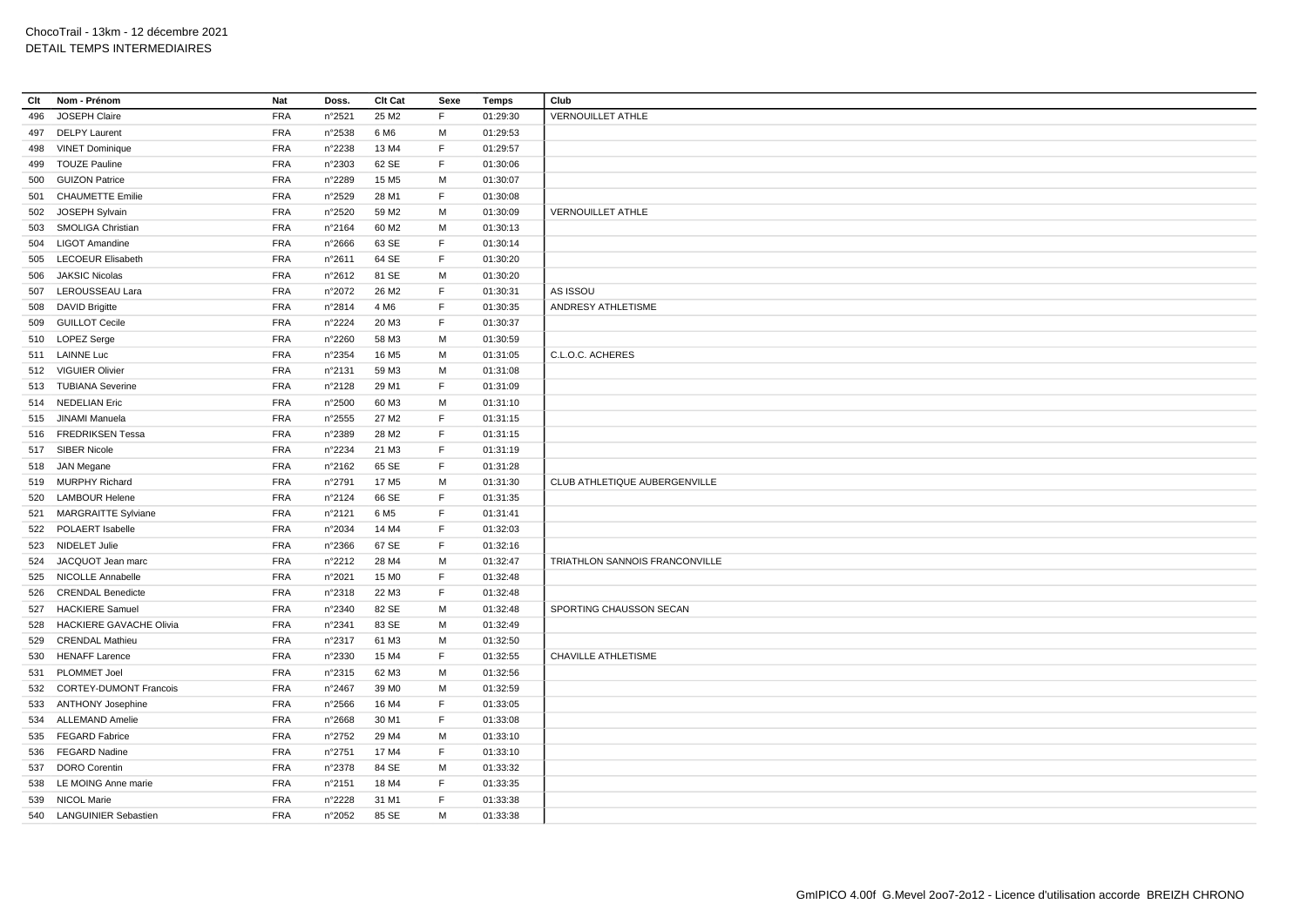| Clt | Nom - Prénom              | Nat        | Doss.           | Clt Cat           | Sexe        | Temps    | Club                           |
|-----|---------------------------|------------|-----------------|-------------------|-------------|----------|--------------------------------|
| 541 | LOPEZ Alexandra           | FRA        | n°2261          | 68 SE             | F           | 01:33:39 |                                |
|     | 542 VOISIN Philippe       | <b>FRA</b> | n°2748          | 61 M2             | M           | 01:33:40 |                                |
|     | 543 FIFI Patrice          | <b>FRA</b> | n°2607          | 62 M <sub>2</sub> | М           | 01:33:48 | <b>GUERVILLE TRAIL RUNNING</b> |
|     | 544 FRETE Stephanie       | <b>FRA</b> | n°2406          | 29 M <sub>2</sub> | F           | 01:33:49 |                                |
|     | 545 MENAND Madeleine      | <b>FRA</b> | n°2218          | 2 M7              | F           | 01:34:01 | FOULEES DE ST GERMAIN EN LAYE  |
| 546 | <b>PITETTE Laurent</b>    | <b>FRA</b> | n°2148          | 30 M4             | M           | 01:34:05 | TEAM VAL EURE TRIATHLON        |
|     | 547 LOPEZ Raphael         | <b>FRA</b> | n°2476          | 86 SE             | M           | 01:34:06 |                                |
| 548 | <b>COUREL Thomas</b>      | <b>FRA</b> | n°2530          | 63 M2             | M           | 01:34:07 |                                |
| 549 | <b>BERNIER Jacqueline</b> | <b>FRA</b> | n°2147          | 23 M3             | F           | 01:34:08 |                                |
| 550 | DAIFI Lamiaa              | <b>FRA</b> | n°2670          | 32 M1             | F           | 01:34:13 |                                |
| 551 | PAUREAU Stephane          | <b>FRA</b> | n°2669          | 63 M3             | M           | 01:34:15 |                                |
|     | 552 LE DOUARON Olivier    | <b>FRA</b> | n°2692          | 64 M3             | M           | 01:34:16 | ANDRESY ATHLETISME             |
| 553 | <b>MIRANDA Corinne</b>    | <b>FRA</b> | n°2696          | 33 M1             | F           | 01:34:17 | ANDRESY ATHLETISME             |
| 554 | <b>BECQUET Patricia</b>   | <b>FRA</b> | n°2338          | 30 M <sub>2</sub> | $\mathsf F$ | 01:34:18 |                                |
|     | 555 GALAN Sandrine        | <b>FRA</b> | n°2196          | 34 M1             | F.          | 01:34:34 | ASSOCIATION SPORTIVE MAULOISE  |
| 556 | <b>NEGREL Valerie</b>     | <b>FRA</b> | n°2249          | 24 M3             | F.          | 01:34:35 |                                |
| 557 | <b>GONZALEZ Flora</b>     | <b>FRA</b> | n°2793          | 5 ES              | F.          | 01:34:44 |                                |
| 558 | <b>DUBOS Charlotte</b>    | <b>FRA</b> | n°2535          | 69 SE             | F.          | 01:34:44 |                                |
| 559 | <b>PRIEUR Marion</b>      | <b>FRA</b> | n°2637          | 70 SE             | F.          | 01:34:45 |                                |
| 560 | <b>ZANINOTTO Etienne</b>  | <b>FRA</b> | n°2008          | 65 M3             | M           | 01:34:46 |                                |
| 561 | SAINT LANNE Sophie        | <b>FRA</b> | n°2536          | 71 SE             | F           | 01:34:46 |                                |
|     | 562 ZANINOTTO Marie-laure | <b>FRA</b> | n°2007          | 19 M4             | F           | 01:34:47 |                                |
| 563 | MAKINO RABELEGNO Marie    | <b>FRA</b> | n°2300          | 31 M2             | F           | 01:34:51 |                                |
| 564 | <b>NATHALIE Letienne</b>  | <b>FRA</b> | n°2273          | 72 SE             | F.          | 01:34:51 |                                |
| 565 | <b>JULIEN Guillaume</b>   | <b>FRA</b> | n°2355          | 64 M2             | M           | 01:34:58 | C.L.O.C. ACHERES               |
| 566 | NICOL Bruno               | <b>FRA</b> | n°2229          | 65 M2             | M           | 01:34:59 |                                |
| 567 | <b>LEVACHER Bertrand</b>  | <b>FRA</b> | n°2636          | 30 M1             | М           | 01:35:02 |                                |
| 568 | <b>DUCHEZ Sandrine</b>    | <b>FRA</b> | n°2621          | 35 M1             | F.          | 01:35:06 |                                |
|     | 569 AUGEREAU Sylvain      | <b>FRA</b> | n°2809          | 87 SE             | M           | 01:35:19 |                                |
|     | 570 MICHEL Frédéric       | <b>FRA</b> | n°2801          | 88 SE             | M           | 01:35:19 |                                |
| 571 | <b>RIBEREAU Louis</b>     | <b>FRA</b> | n°2797          | 89 SE             | M           | 01:35:20 |                                |
| 572 | DEMARTIN-BONTEMPS Lorenza | <b>FRA</b> | n°2802          | 73 SE             | F           | 01:35:20 |                                |
|     | 573 BELKAHLA Abdel        | <b>FRA</b> | n°2800          | 90 SE             | M           | 01:35:21 |                                |
|     | 574 MENAGE Grégory        | FRA        | n°2803          | 91 SE             | M           | 01:35:23 |                                |
| 575 | <b>DE SOMER Carole</b>    | <b>FRA</b> | n°2324          | 25 M3             | F.          | 01:35:24 | SL AS POISSY ATHLETISME        |
|     | 576 PANCHE Nathalie       | <b>FRA</b> | n°2798          | 74 SE             | F.          | 01:35:25 |                                |
|     | 577 AUBRY Laurent         | <b>FRA</b> | n°2134          | 66 M3             | M           | 01:35:26 |                                |
|     | 578 BESSON Helene         | <b>FRA</b> | n°2489          | 20 M4             | F.          | 01:35:36 | YERRES AC                      |
| 579 | CHHEAV Bouny              | <b>FRA</b> | n°2146          | 16 M <sub>0</sub> | F           | 01:35:40 |                                |
| 580 | NIDELET Fabienne          | <b>FRA</b> | n°2283          | 21 M4             | F           | 01:35:40 |                                |
| 581 | <b>PETIT Severine</b>     | <b>FRA</b> | n°2168          | 32 M <sub>2</sub> | F           | 01:35:41 | <b>SPN VERNON</b>              |
|     | 582 GRATTENOIX Marion     | <b>FRA</b> | n°2408          | 75 SE             | F           | 01:35:43 |                                |
| 583 | PIROLLI Pauline           | <b>FRA</b> | $n^{\circ}2577$ | 76 SE             | $\mathsf F$ | 01:35:45 |                                |
| 584 | PROUTHEAU Sabrina         | <b>FRA</b> | n°2369          | 36 M1             | F.          | 01:35:47 |                                |
|     | 585 LE GALL Fanny         | <b>FRA</b> | n°2815          | 77 SE             | E           | 01:35:49 |                                |
|     |                           |            |                 |                   |             |          |                                |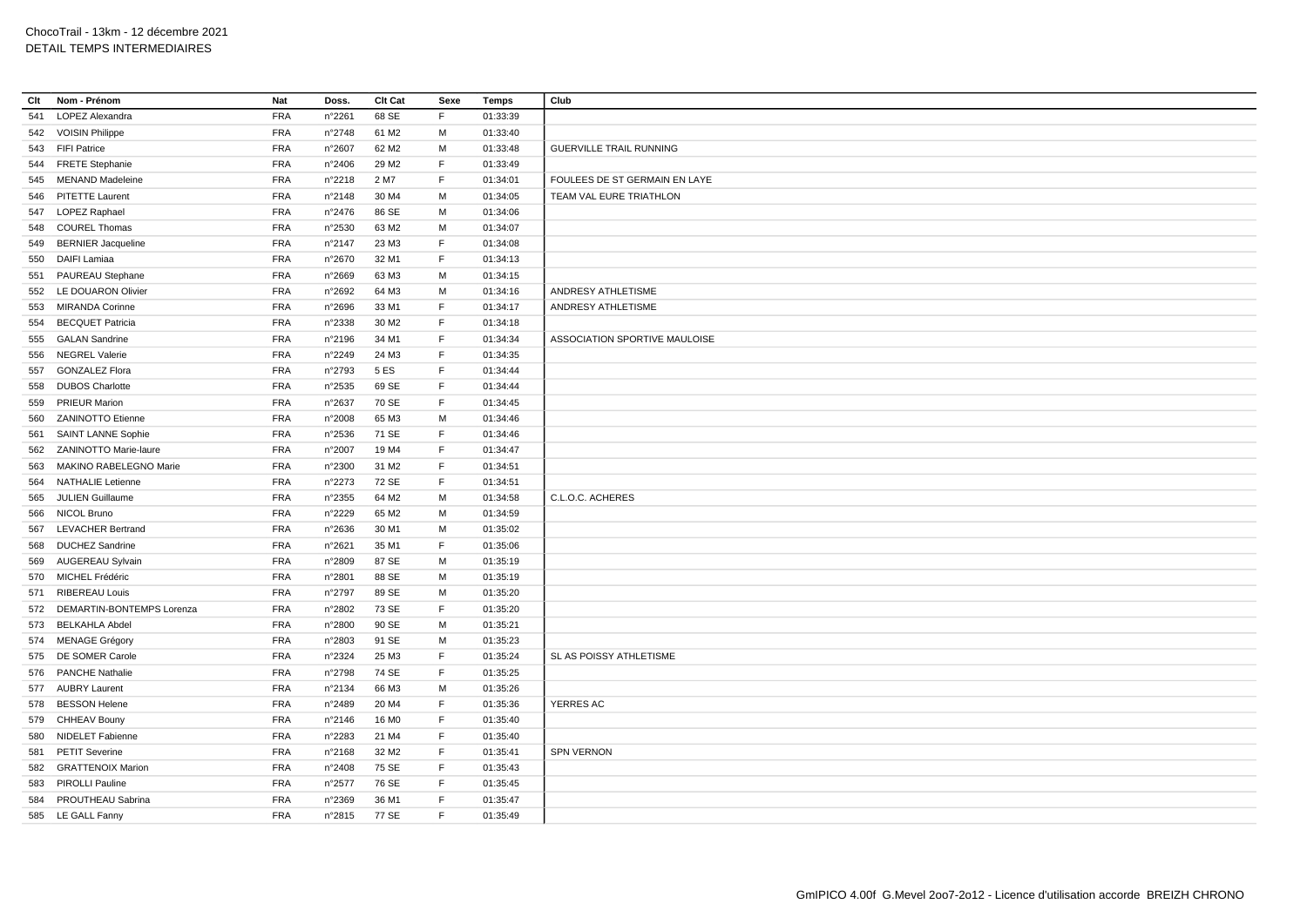| Clt | Nom - Prénom                    | Nat        | Doss.           | Clt Cat           | Sexe        | <b>Temps</b> | Club                       |
|-----|---------------------------------|------------|-----------------|-------------------|-------------|--------------|----------------------------|
| 586 | <b>DEVOILHES Alain</b>          | <b>FRA</b> | n°2136          | 18 M <sub>5</sub> | М           | 01:36:01     |                            |
|     | 587 GUIOT Marie                 | <b>FRA</b> | n°2250          | 22 M4             | F.          | 01:36:01     |                            |
|     | 588 DUCHENNE Christophe         | <b>FRA</b> | n°2789          | 66 M2             | M           | 01:36:01     |                            |
| 589 | MOUGEL Yvan                     | <b>FRA</b> | n°2236          | 6 M7              | M           | 01:36:04     |                            |
| 590 | <b>MECHKOUR Zahir</b>           | <b>FRA</b> | n°2667          | 67 M3             | M           | 01:36:05     |                            |
| 591 | <b>BARBERAT Erick</b>           | <b>FRA</b> | $n^{\circ}2526$ | 19 M <sub>5</sub> | М           | 01:36:07     |                            |
|     | 592 HUEN Anne Gaëlle            | <b>FRA</b> | n°2820          | 33 M2             | F           | 01:36:07     | <b>CSA KREMLIN BICETRE</b> |
| 593 | SAINT-GERMES DUCASSE Jeanne     | <b>FRA</b> | n°2678          | 78 SE             | $\mathsf F$ | 01:36:07     |                            |
| 594 | <b>VINCENT Caroline</b>         | <b>FRA</b> | n°2705          | 26 M3             | F.          | 01:36:11     | <b>CSA KREMLIN BICETRE</b> |
|     | 595 KABILE Fabrice              | <b>FRA</b> | n°2595          | 67 M2             | M           | 01:36:35     |                            |
| 596 | <b>LEMERCIER Sandra</b>         | <b>FRA</b> | $n^{\circ}2603$ | 34 M2             | $\mathsf F$ | 01:36:38     | <b>ASPTT AUXERRE</b>       |
| 597 | <b>BOMBOIS Catherine</b>        | <b>FRA</b> | n°2598          | 35 M2             | F           | 01:36:40     |                            |
| 598 | <b>MONEGER Audrey</b>           | <b>FRA</b> | n°2477          | 36 M2             | F           | 01:36:42     |                            |
| 599 | <b>LE ROUX Estelle</b>          | <b>FRA</b> | n°2703          | 37 M2             | F.          | 01:36:42     |                            |
|     | 600 RAPOPORT Philippe           | <b>FRA</b> | n°2597          | 20 M <sub>5</sub> | M           | 01:36:43     |                            |
|     | 601 BELAOUDJA Azzedine          | <b>FRA</b> | n°2468          | 21 M <sub>5</sub> | M           | 01:36:50     |                            |
|     | 602 LE PEUTREC Pierre           | <b>FRA</b> | n°2638          | 92 SE             | M           | 01:36:53     |                            |
|     | 603 GILLET Florian              | <b>FRA</b> | n°2680          | 93 SE             | M           | 01:37:04     |                            |
|     | 604 BELLOT Sophie               | <b>FRA</b> | n°2790          | 27 M3             | $\mathsf F$ | 01:37:12     |                            |
| 605 | <b>SERRIERE Emmanuel</b>        | <b>FRA</b> | n°2252          | 68 M2             | M           | 01:37:19     |                            |
| 606 | <b>BUREAU Dominique</b>         | <b>FRA</b> | n°2133          | 28 M3             | F           | 01:37:23     |                            |
|     | 607 NIEPCERON Emilie            | <b>FRA</b> | n°2276          | 17 M <sub>0</sub> | F.          | 01:37:27     |                            |
|     | 608 MELIN Sabine                | <b>FRA</b> | n°2205          | 38 M2             | F           | 01:37:29     |                            |
| 609 | <b>DESBUARDS Nicolas</b>        | <b>FRA</b> | n°2506          | 31 M1             | M           | 01:37:35     |                            |
|     | 610 DURET CANTIOLET Agnes       | <b>FRA</b> | n°2400          | 39 M <sub>2</sub> | F           | 01:37:49     |                            |
|     | 611 DAVILA Rafael               | <b>FRA</b> | n°2397          | 31 M4             | M           | 01:37:59     |                            |
|     | 612 DUMUR Nathalie              | <b>FRA</b> | n°2396          | 23 M4             | F.          | 01:38:01     |                            |
|     | 613 FRANCOIS Olivier            | <b>FRA</b> | n°2487          | 68 M3             | M           | 01:38:15     |                            |
|     | 614 HELARY Guillaume            | <b>FRA</b> | n°2493          | 40 MO             | M           | 01:38:15     |                            |
|     | 615 PEGON Catherine             | <b>FRA</b> | n°2750          | 7 M <sub>5</sub>  | F           | 01:38:45     | LEVALLOIS TRIATHLON        |
|     | 616 FERNANDES Louis             | <b>FRA</b> | n°2427          | 69 M <sub>2</sub> | M           | 01:38:48     |                            |
|     | 617 BOUTIGNY Aurelie            | <b>FRA</b> | n°2426          | 40 M <sub>2</sub> | F           | 01:38:50     |                            |
|     | 618 LETOURNEUR Margot           | <b>FRA</b> | n°2760          | 79 SE             | F.          | 01:39:09     |                            |
|     | 619 TOURTEAU Virginie           | <b>FRA</b> | n°2057          | 41 M <sub>2</sub> | F           | 01:39:11     | <b>CA BEYNES</b>           |
| 620 | SANCHEZ Sandra                  | <b>FRA</b> | n°2251          | 42 M <sub>2</sub> | F.          | 01:39:17     |                            |
| 621 | <b>FERLONI Melanie</b>          | <b>FRA</b> | n°2160          | 80 SE             | $\mathsf F$ | 01:39:18     |                            |
|     | 622 BERTRAND Maud               | <b>FRA</b> | n°2163          | 81 SE             | E           | 01:39:19     |                            |
| 623 | <b>FERLONI Mickael</b>          | <b>FRA</b> | n°2161          | 41 M <sub>0</sub> | M           | 01:39:20     |                            |
|     | 624 NICOL Faustine              | <b>FRA</b> | n°2316          | 82 SE             | F           | 01:39:25     |                            |
| 625 | <b>BRAULIO BASTIDA Berenice</b> | <b>FRA</b> | n°2320          | 83 SE             | F           | 01:39:41     | SPADS TRIATHLON            |
|     | 626 DA SILVA Olivia             | <b>FRA</b> | n°2360          | 37 M1             | F.          | 01:40:09     |                            |
|     | 627 DA SILVA Victor             | <b>FRA</b> | n°2630          | 42 M <sub>0</sub> | M           | 01:40:11     |                            |
|     | 628 DEROOSE Elodie              | <b>FRA</b> | n°2781          | 38 M1             | F           | 01:40:20     |                            |
| 629 | <b>ROBINO Paulette</b>          | <b>FRA</b> | n°2483          | 5 M <sub>6</sub>  | F           | 01:40:22     |                            |
|     | 630 JULIEN-LAFERRIERE Alain     | <b>FRA</b> | n°2363          | 22 M <sub>5</sub> | M           | 01:40:27     |                            |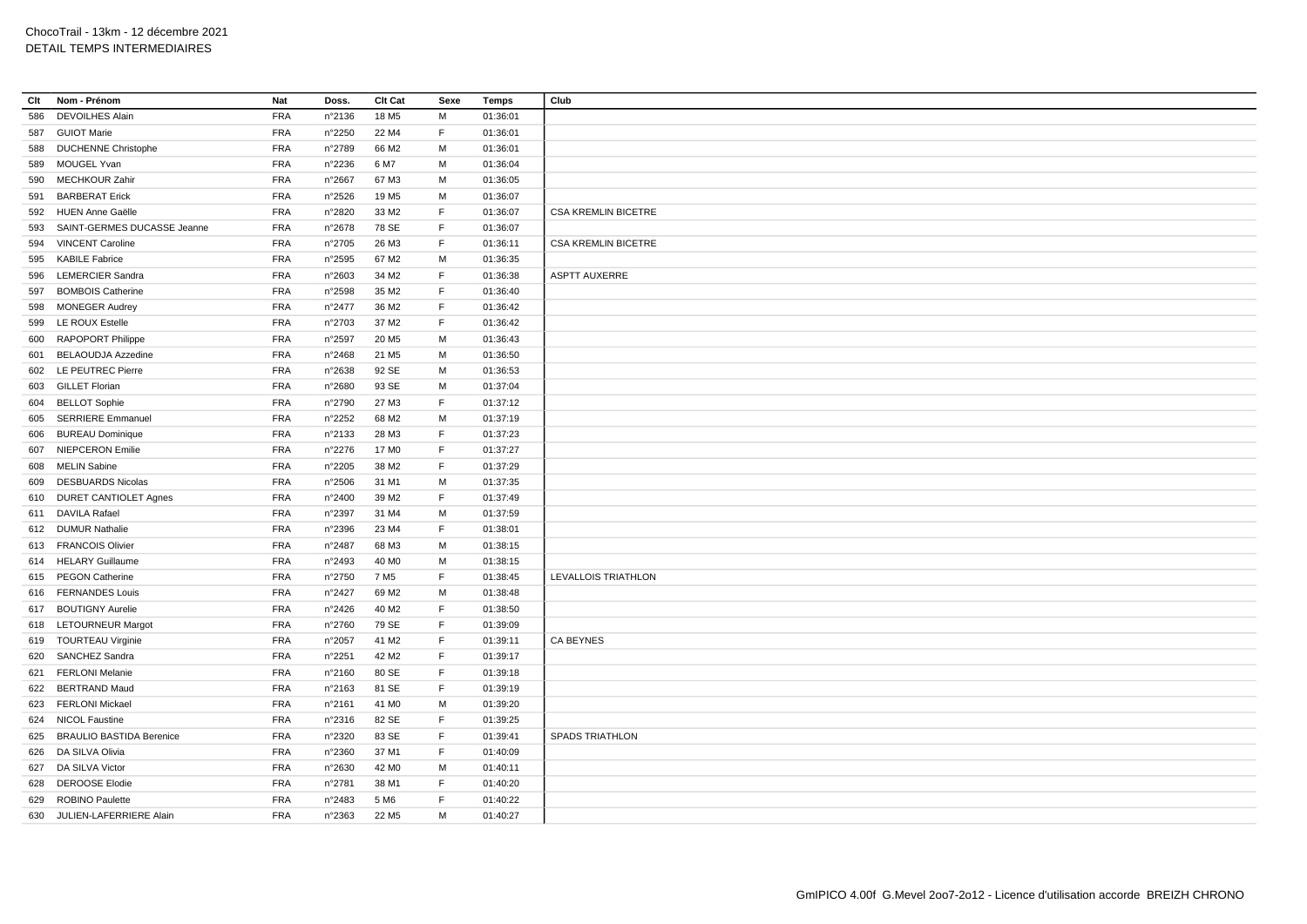| Clt | Nom - Prénom              | Nat        | Doss.           | Clt Cat           | Sexe | <b>Temps</b> | Club                                       |
|-----|---------------------------|------------|-----------------|-------------------|------|--------------|--------------------------------------------|
| 631 | <b>DURILLON Stephanie</b> | <b>FRA</b> | n°2290          | 18 M <sub>0</sub> | F    | 01:40:28     |                                            |
|     | 632 LEGER Chloe           | <b>FRA</b> | n°2177          | 84 SE             | F.   | 01:40:46     |                                            |
| 633 | DUTAY Mikael              | <b>FRA</b> | n°2497          | 32 M1             | м    | 01:40:48     |                                            |
| 634 | <b>BOUTRY Christine</b>   | <b>FRA</b> | n°2710          | 43 M2             | F.   | 01:40:51     |                                            |
| 635 | <b>COTTEREAU Herve</b>    | <b>FRA</b> | n°2331          | 23 M <sub>5</sub> | M    | 01:41:05     |                                            |
| 636 | <b>BOAZIS Martine</b>     | <b>FRA</b> | $n^{\circ}2576$ | 29 M3             | F    | 01:41:07     |                                            |
|     | 637 TOMBEUR Heloise       | <b>FRA</b> | n°2365          | 85 SE             | F    | 01:41:16     |                                            |
|     | 638 SPONY Corinne         | <b>FRA</b> | n°2629          | 30 M3             | F.   | 01:41:31     |                                            |
|     | 639 MIKULOVIC Stephanie   | <b>FRA</b> | n°2628          | 31 M3             | F    | 01:41:35     |                                            |
| 640 | <b>LAFINE Valerie</b>     | <b>FRA</b> | n°2342          | 44 M <sub>2</sub> | F.   | 01:43:03     | <b>CSA KREMLIN BICETRE</b>                 |
|     | 641 MEGIE Dominique       | <b>FRA</b> | n°2420          | 7 M6              | M    | 01:43:08     | SL ENTENTE SPORTIVE NANTERRE ATHLETIC CLUB |
|     | 642 DUPONT Olivier        | <b>FRA</b> | $n^{\circ}2515$ | 70 M2             | M    | 01:43:17     |                                            |
| 643 | <b>JOBERT Marlene</b>     | <b>FRA</b> | n°2712          | 45 M2             | F.   | 01:43:23     |                                            |
| 644 | <b>ESTRADA Frederic</b>   | <b>FRA</b> | n°2443          | 71 M2             | M    | 01:43:25     |                                            |
|     | 645 KIEFFER Eddie         | <b>FRA</b> | n°2832          | 72 M <sub>2</sub> | M    | 01:43:31     |                                            |
| 646 | SCHAFER Ingo              | <b>FRA</b> | n°2127          | 32 M4             | M    | 01:43:33     |                                            |
| 647 | DEVILLENEUVE Stephanie    | <b>FRA</b> | n°2430          | 39 M1             | F.   | 01:43:40     |                                            |
|     | 648 REBOUL Julie          | <b>FRA</b> | n°2380          | 86 SE             | F.   | 01:43:52     |                                            |
| 649 | <b>FIERMONTE Gilda</b>    | <b>FRA</b> | n°2040          | 24 M4             | F    | 01:44:56     | <b>LEVALLOIS TRIATHLON</b>                 |
| 650 | <b>CALDERON Jose</b>      | <b>FRA</b> | n°2534          | 69 M3             | М    | 01:45:15     | <b>VERNOUILLET ATHLE</b>                   |
| 651 | <b>DESSIRIER Laurent</b>  | <b>FRA</b> | n°2098          | 33 M4             | м    | 01:46:00     |                                            |
|     | 652 THOUROUDE Tatiana     | <b>FRA</b> | n°2808          | 87 SE             | F    | 01:46:21     |                                            |
|     | 653 GALOIS Pascal         | <b>FRA</b> | n°2804          | 94 SE             | M    | 01:46:30     |                                            |
|     | 654 SCHAFER Sophie        | <b>FRA</b> | n°2126          | 32 M3             | F    | 01:47:02     |                                            |
| 655 | <b>DOLO Katherine</b>     | <b>FRA</b> | n°2829          | 19 M <sub>0</sub> | F.   | 01:47:10     |                                            |
| 656 | <b>JAFRATE Emilie</b>     | <b>FRA</b> | n°2807          | 88 SE             | F    | 01:47:14     |                                            |
| 657 | <b>TRUBLET Nathalie</b>   | <b>FRA</b> | n°2461          | 46 M <sub>2</sub> | F    | 01:47:22     |                                            |
| 658 | MENETRAT Raphael          | <b>FRA</b> | n°2777          | 73 M2             | м    | 01:47:23     |                                            |
| 659 | PERRONNET Franck          | <b>FRA</b> | n°2806          | 95 SE             | M    | 01:47:29     |                                            |
| 660 | <b>FASQUEL Arnaud</b>     | <b>FRA</b> | n°2799          | 96 SE             | м    | 01:47:33     |                                            |
| 661 | <b>HERVOT Valérie</b>     | <b>FRA</b> | n°2812          | 89 SE             | F    | 01:47:37     |                                            |
| 662 | <b>DESWARTE Frederic</b>  | <b>FRA</b> | n°2150          | 74 M2             | M    | 01:47:37     |                                            |
| 663 | PANNEAU DAGUET Sandrine   | <b>FRA</b> | $n^{\circ}2725$ | 47 M2             | F    | 01:47:50     | GUERVILLE TRAIL RUNNING                    |
|     | 664 RIVART Stephanie      | <b>FRA</b> | n°2166          | 48 M2             | F.   | 01:47:53     | <b>GUERVILLE TRAIL RUNNING</b>             |
| 665 | LACHIVER-GOMOT Annick     | <b>FRA</b> | n°2102          | 49 M <sub>2</sub> | F    | 01:48:19     |                                            |
| 666 | VANDENDRIESSCHE Camille   | <b>FRA</b> | n°2716          | 20 M <sub>0</sub> | F    | 01:49:03     |                                            |
| 667 | <b>BARROIS Katrin</b>     | <b>FRA</b> | n°2115          | 50 M <sub>2</sub> | F    | 01:49:31     |                                            |
| 668 | <b>HACQUET Emma</b>       | <b>FRA</b> | n°2460          | 51 M2             | F.   | 01:50:05     |                                            |
| 669 | YORGOS                    | <b>FRA</b> | n°2810          | 97 SE             | м    | 01:50:35     |                                            |
| 670 | <b>DEBUS Cécile</b>       | <b>FRA</b> | n°2811          | 90 SE             | F    | 01:51:46     |                                            |
|     | 671 FREVILLE Floriane     | <b>FRA</b> | n°2415          | 40 M1             | F    | 01:52:36     |                                            |
|     | 672 FERREIRA Severine     | <b>FRA</b> | n°2557          | 33 M3             | F.   | 01:52:39     |                                            |
|     | 673 ELALOUA Gwenaelle     | <b>FRA</b> | n°2028          | 34 M3             | F    | 01:53:16     |                                            |
|     | 674 DEVAUX Marie-anne     | <b>FRA</b> | n°2292          | 41 M1             | F    | 01:53:45     |                                            |
|     | 675 PIETU Juliette        | <b>FRA</b> | n°2012          | 42 M1             | F    | 01:53:49     |                                            |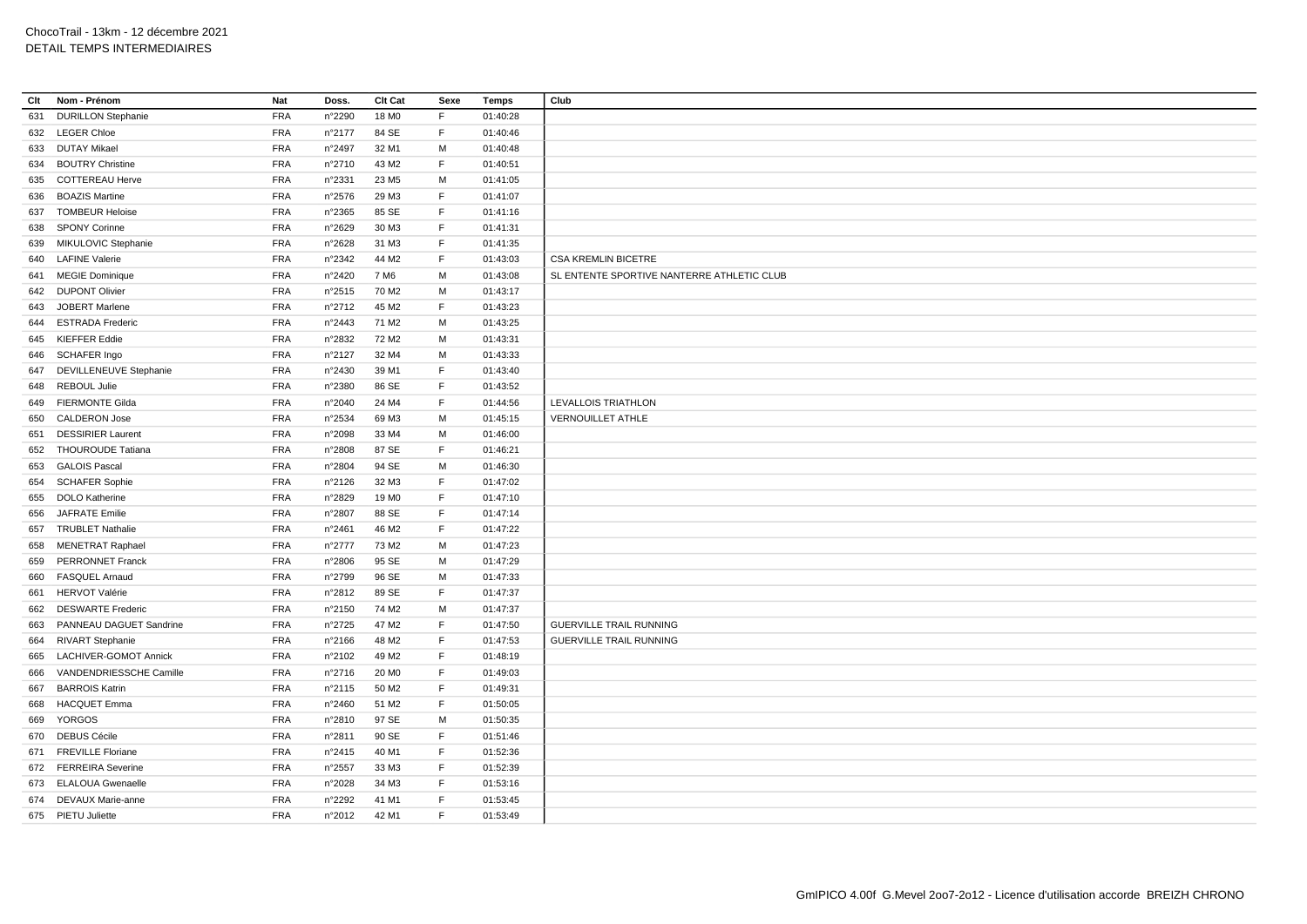| Clt | Nom - Prénom               | Nat        | Doss.           | Clt Cat           | Sexe | <b>Temps</b> | Club                          |
|-----|----------------------------|------------|-----------------|-------------------|------|--------------|-------------------------------|
| 676 | PESTANA Luisa              | <b>FRA</b> | n°2025          | 52 M2             | F    | 01:55:56     |                               |
|     | 677 MORVAN Corinne         | <b>FRA</b> | $n^{\circ}2575$ | 35 M3             | F    | 01:56:56     |                               |
|     | 678 OVISE Nadege           | <b>FRA</b> | n°2358          | 43 M1             | F    | 01:58:52     |                               |
| 679 | <b>NABRIN Christine</b>    | <b>FRA</b> | n°2171          | 44 M1             | F.   | 01:58:54     |                               |
| 680 | <b>MONEYRON Carine</b>     | <b>FRA</b> | n°2620          | 53 M2             | F    | 01:58:54     |                               |
| 681 | <b>CONVERSET Gaelle</b>    | <b>FRA</b> | n°2037          | 21 M <sub>0</sub> | F    | 02:01:09     |                               |
|     | 682 VERBANCK Romain        | <b>FRA</b> | n°2038          | 43 MO             | M    | 02:01:19     |                               |
| 683 | <b>GROISARD Vanessa</b>    | <b>FRA</b> | n°2189          | 54 M2             | F    | 02:20:09     |                               |
|     | DNF NGUYEN Céline          | <b>FRA</b> | n°2805          | 0 SE              | F    | 00:00:00     |                               |
|     | DNS ESTEVES Julie          | <b>FRA</b> | n°2382          | 0 SE              | F    | 00:00:00     |                               |
|     | DNS FABRE Elodie           | <b>FRA</b> | n°2720          | 0 M <sub>O</sub>  | F    | 00:00:00     | SL PLM CONFLANS               |
|     | DNS FERREIRA Eurico        | <b>FRA</b> | $n^{\circ}2465$ | 0 M1              | М    | 00:00:00     |                               |
|     | DNS FESSY Damien           | <b>FRA</b> | n°2717          | 0 M <sub>O</sub>  | M    | 00:00:00     | ENTENTE SPORTIVE NANTERRE     |
|     | DNS FLAMME Jonathan        | <b>FRA</b> | n°2094          | 0 SE              | M    | 00:00:00     |                               |
|     | DNS GABILLAUD Virginie     | <b>FRA</b> | n°2004          | 0 M3              | F    | 00:00:00     |                               |
|     | DNS GAWOR Guylene          | <b>FRA</b> | n°2264          | 0 M1              | F    | 00:00:00     |                               |
|     | DNS GIBOT Franck           | <b>FRA</b> | n°2006          | 0 M3              | М    | 00:00:00     |                               |
|     | DNS GILSON Delphine        | <b>FRA</b> | n°2428          | 0 M1              | F.   | 00:00:00     | EA CERGY PONTOISE ATHLETISME  |
|     | DNS GLEYSTEEN Gabrielle    | <b>FRA</b> | n°2143          | 0 M1              | F    | 00:00:00     |                               |
|     | DNS GRABCZAK Stevens       | <b>FRA</b> | n°2390          | 0 M1              | M    | 00:00:00     | ASSOCIATION SPORTIVE MAULOISE |
|     | DNS GRENET Anthony         | <b>FRA</b> | n°2070          | 0 SE              | M    | 00:00:00     |                               |
|     | DNS GUEGUEN Laurence       | <b>FRA</b> | n°2142          | 0 M <sub>2</sub>  | F    | 00:00:00     |                               |
|     | DNS GUILLEMAUD Sophie      | <b>FRA</b> | n°2056          | 0 M <sub>0</sub>  | F    | 00:00:00     |                               |
|     | DNS GUILLERMONT Romain     | <b>FRA</b> | n°2226          | 0 SE              | М    | 00:00:00     |                               |
|     | DNS GUILLET Celine         | <b>FRA</b> | n°2332          | 0 SE              | F    | 00:00:00     |                               |
|     | DNS GUITTET Benoit         | <b>FRA</b> | n°2125          | 0 SE              | М    | 00:00:00     |                               |
|     | DNS HADEK Abdel            | <b>FRA</b> | n°2265          | 0 M3              | M    | 00:00:00     | SL CSME ATHLETISME            |
|     | DNS HAENSLER William       | <b>FRA</b> | n°2286          | 0 SE              | м    | 00:00:00     |                               |
|     | DNS HOUDBINE Jerome        | <b>FRA</b> | n°2165          | 0 M <sub>2</sub>  | M    | 00:00:00     |                               |
|     | DNS JARDE Melanie          | <b>FRA</b> | n°2071          | 0 M1              | F    | 00:00:00     |                               |
|     | DNS JEANSONNIE Sandra      | <b>FRA</b> | n°2032          | 0 M3              | F    | 00:00:00     |                               |
|     | DNS JOLY Alexandra         | <b>FRA</b> | n°2309          | 0 M1              | F    | 00:00:00     |                               |
|     | DNS JOLY Marc              | <b>FRA</b> | n°2301          | 0 SE              | М    | 00:00:00     |                               |
|     | DNS KEGET Cedric           | <b>FRA</b> | $n^{\circ}2186$ | 0 M1              | M    | 00:00:00     |                               |
|     | DNS KUHNER Christophe      | <b>FRA</b> | n°2282          | 0 M1              | М    | 00:00:00     |                               |
|     | DNS LACAZE Laurence        | <b>FRA</b> | n°2083          | 0 M1              | F    | 00:00:00     |                               |
|     | DNS LACOURT Charlene       | <b>FRA</b> | n°2475          | 0 SE              | F    | 00:00:00     |                               |
|     | DNS LAISNAY LAUNAY Valerie | <b>FRA</b> | n°2335          | 0 M4              | F    | 00:00:00     |                               |
|     | DNS LARZABAL Thibault      | <b>FRA</b> | n°2412          | 0 SE              | M    | 00:00:00     |                               |
|     | DNS LAVATINE Thibaut       | <b>FRA</b> | n°2584          | 0ES               | М    | 00:00:00     |                               |
|     | DNS LE QUILLEUC Solenn     | <b>FRA</b> | n°2088          | 0 M <sub>0</sub>  | F    | 00:00:00     | CS CLICHY ATHLETISME          |
|     | DNS LEBEL Marlene          | <b>FRA</b> | n°2482          | 0 SE              | F    | 00:00:00     | <b>LES ANDELYS</b>            |
|     | DNS LECOMTE Benjamin       | <b>FRA</b> | n°2107          | 0 SE              | M    | 00:00:00     |                               |
|     | DNS LEDUC Jerome           | <b>FRA</b> | n°2135          | 0 M3              | M    | 00:00:00     |                               |
|     | DNS LEFEBVRE Guillaume     | <b>FRA</b> | n°2438          | 0 M1              | М    | 00:00:00     |                               |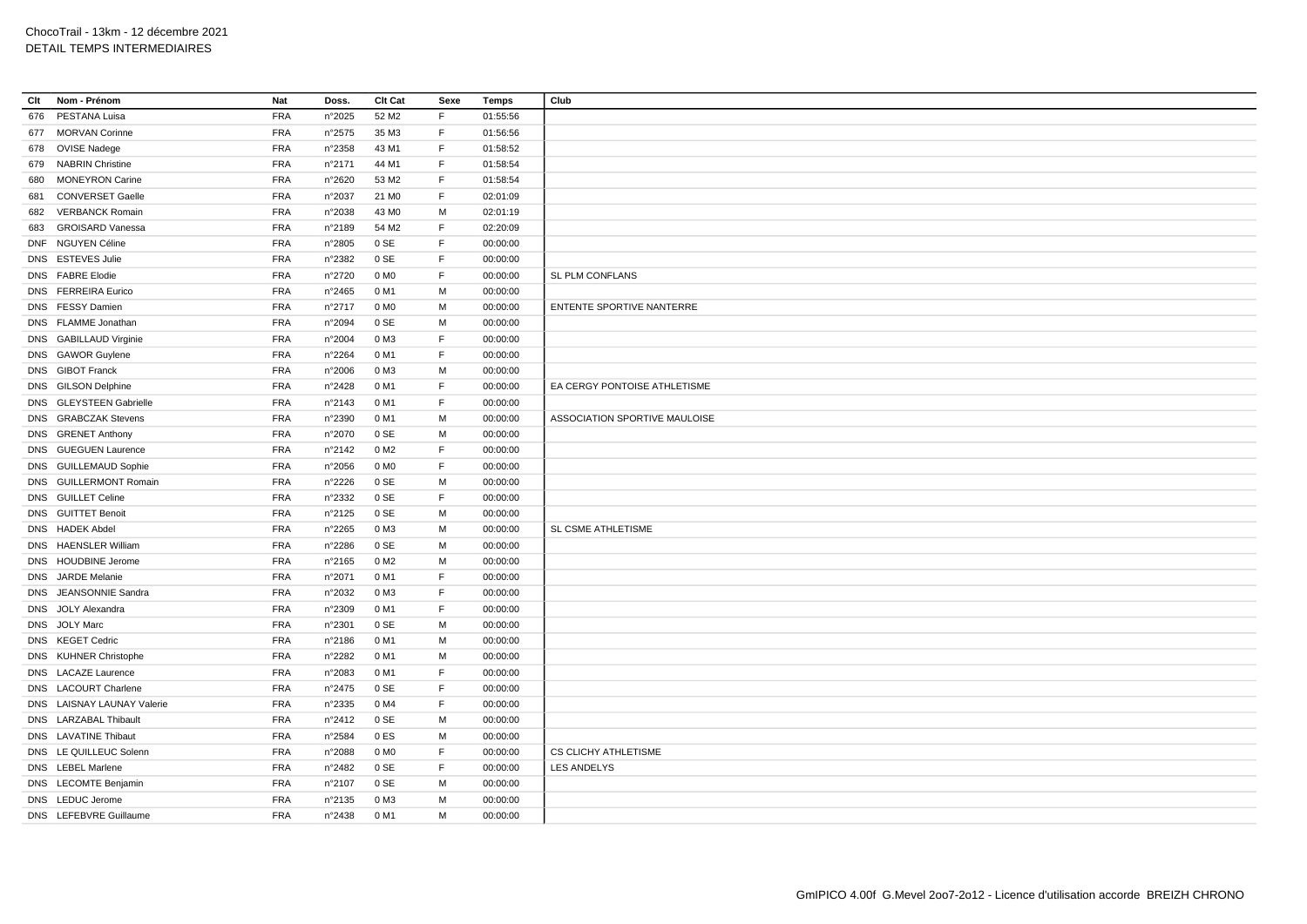| Clt        | Nom - Prénom                     | Nat        | Doss.           | Clt Cat          | Sexe | <b>Temps</b> | Club                     |
|------------|----------------------------------|------------|-----------------|------------------|------|--------------|--------------------------|
| <b>DNS</b> | <b>LEMARCHAND Morgan</b>         | <b>FRA</b> | n°2279          | 0 M <sub>0</sub> | M    | 00:00:00     |                          |
|            | DNS LEMOS Paulo                  | <b>FRA</b> | n°2019          | 0 SE             | M    | 00:00:00     |                          |
|            | DNS LESAGE Julien                | <b>FRA</b> | n°2172          | 0 SE             | M    | 00:00:00     |                          |
|            | DNS LINOTTE Jean francois        | <b>FRA</b> | n°2599          | 0 M <sub>5</sub> | M    | 00:00:00     |                          |
|            | DNS LOHOU Benjamin               | <b>FRA</b> | $n^{\circ}2545$ | 0 M <sub>2</sub> | M    | 00:00:00     |                          |
|            | DNS LOHOU Maud                   | <b>FRA</b> | n°2544          | 0 M1             | F    | 00:00:00     |                          |
|            | DNS MARCHE Elodie                | <b>FRA</b> | n°2278          | 0 M <sub>0</sub> | F    | 00:00:00     |                          |
|            | DNS MARTINELLI Jerome            | <b>FRA</b> | n°2277          | 0 M <sub>5</sub> | M    | 00:00:00     |                          |
|            | DNS MARTINELLI Nadjah            | <b>FRA</b> | n°2217          | 0 M3             | F    | 00:00:00     |                          |
|            | DNS MAUREL Thibaud               | <b>FRA</b> | n°2268          | 0 SE             | M    | 00:00:00     |                          |
|            | DNS MEUNIER Sophie               | <b>FRA</b> | n°2376          | 0 M <sub>0</sub> | E    | 00:00:00     |                          |
|            | DNS MOLINARO Murielle            | <b>FRA</b> | n°2377          | 0 M <sub>2</sub> | F    | 00:00:00     |                          |
|            | DNS MORICE Fiona                 | <b>FRA</b> | n°2417          | 0 SE             | F    | 00:00:00     |                          |
|            | DNS MOUTIC Delphine              | <b>FRA</b> | n°2203          | 0 M <sub>2</sub> | F    | 00:00:00     |                          |
|            | DNS MULLER Sebastien             | <b>FRA</b> | n°2614          | 0 M2             | M    | 00:00:00     |                          |
|            | DNS NGUYEN Jerome                | <b>FRA</b> | n°2343          | 0 M3             | M    | 00:00:00     |                          |
|            | DNS NGUYEN Laetitia              | <b>FRA</b> | n°2344          | 0 M3             | F    | 00:00:00     |                          |
|            | DNS PARISET Alison               | <b>FRA</b> | n°2046          | 0 SE             | F    | 00:00:00     |                          |
|            | DNS PARISET Romain               | <b>FRA</b> | n°2045          | 0 SE             | M    | 00:00:00     |                          |
|            | DNS PECASTAINGS Arnaud           | <b>FRA</b> | n°2737          | 0 M1             | M    | 00:00:00     |                          |
|            | DNS PERRIRAZ Raphael             | <b>FRA</b> | n°2011          | 0 M <sub>2</sub> | M    | 00:00:00     |                          |
|            | DNS ABEL Montgomery              | <b>FRA</b> | n°2788          | 0 SE             | M    | 00:00:00     |                          |
|            | DNS ADAM Sylvie                  | <b>FRA</b> | n°2383          | 0 M4             | F    | 00:00:00     |                          |
|            | DNS ADAM Sylvie                  | <b>FRA</b> | n°2384          | 0 M4             | E    | 00:00:00     |                          |
|            | DNS PETIT Anais                  | <b>FRA</b> | n°2111          | 0 M <sub>0</sub> | F    | 00:00:00     |                          |
|            | DNS AJDARI Robin                 | <b>FRA</b> | n°2020          | 0 M3             | M    | 00:00:00     |                          |
|            | DNS PICAN Jerome                 | <b>FRA</b> | n°2310          | 0 M <sub>2</sub> | M    | 00:00:00     |                          |
|            | DNS ALVEDIN Theo                 | <b>FRA</b> | n°2734          | 0ES              | м    | 00:00:00     |                          |
|            | DNS ANCONA Isabelle              | <b>FRA</b> | n°2092          | 0 M3             | F    | 00:00:00     |                          |
|            | DNS ANDRIEUX Charles             | <b>FRA</b> | n°2731          | 0ES              | M    | 00:00:00     |                          |
|            | DNS ARSENIEVA Ksenia             | <b>FRA</b> | n°2180          | 0 SE             | F    | 00:00:00     |                          |
|            | DNS PINET Antoine                | <b>FRA</b> | n°2488          | 0 SE             | M    | 00:00:00     |                          |
|            | DNS ATHEA Benjamin               | <b>FRA</b> | n°2707          | 0 M1             | M    | 00:00:00     |                          |
|            | DNS PIRES Leonel                 | <b>FRA</b> | n°2181          | 0 M7             | M    | 00:00:00     |                          |
|            | DNS BAUDOT Jacques               | <b>FRA</b> | n°2024          | 0 M4             | M    | 00:00:00     |                          |
|            | DNS BELLAICHE Sandrine           | <b>FRA</b> | n°2110          | 0 M <sub>0</sub> | F    | 00:00:00     |                          |
|            | DNS BELOIS Gilles                | <b>FRA</b> | n°2084          | 0 M4             | M    | 00:00:00     |                          |
|            | DNS PRIGENT Jacques              | <b>FRA</b> | n°2141          | 0 M <sub>5</sub> | M    | 00:00:00     |                          |
|            | DNS BERNABEI Erika               | <b>FRA</b> | n°2284          | 0 M3             | F    | 00:00:00     |                          |
|            | DNS BERNARD Nathalie             | <b>FRA</b> | n°2462          | 0 M3             | F    | 00:00:00     | <b>VERNOUILLET ATHLE</b> |
|            | DNS BERSOT Olivier               | <b>FRA</b> | n°2437          | 0 M3             | M    | 00:00:00     |                          |
|            | DNS BERTHE Arnaud                | <b>FRA</b> | n°2730          | 0 M <sub>0</sub> | M    | 00:00:00     |                          |
|            | DNS RIGO Victoria                | <b>FRA</b> | n°2434          | 0 JU             | F    | 00:00:00     |                          |
|            | DNS BERTOLELLI Luc               | <b>FRA</b> | n°2266          | 0 M4             | M    | 00:00:00     |                          |
|            | DNS RILLER Jean-francois, michel | <b>FRA</b> | n°2499          | 0 M <sub>5</sub> | M    | 00:00:00     |                          |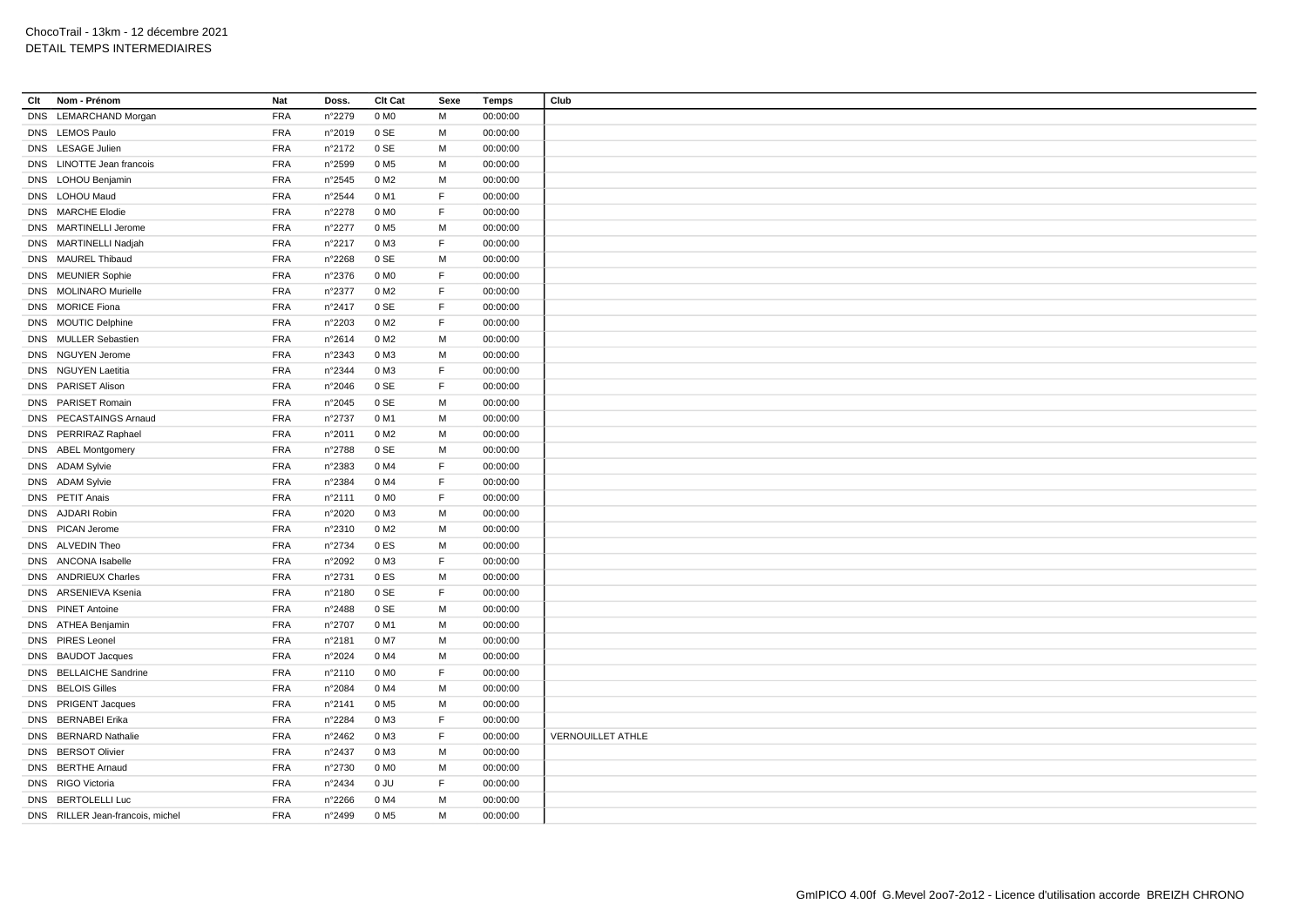| Clt | Nom - Prénom                | Nat        | Doss.            | Clt Cat          | Sexe | Temps    | Club                   |
|-----|-----------------------------|------------|------------------|------------------|------|----------|------------------------|
|     | DNS BERTRAND Nicolas        | <b>FRA</b> | n°2183           | 0 M <sub>2</sub> | M    | 00:00:00 | SO HOUILLES            |
|     | DNS BESSACI Sharif          | <b>FRA</b> | $n^{\circ}2572$  | 0 M3             | М    | 00:00:00 |                        |
|     | DNS BEUTIN Pauline          | <b>FRA</b> | n°2204           | 0 M <sub>0</sub> | F    | 00:00:00 |                        |
|     | DNS ROUSSEY Evelyne         | <b>FRA</b> | n°2401           | 0 M <sub>5</sub> | F    | 00:00:00 |                        |
|     | DNS BOISSEAU Pierre         | <b>FRA</b> | n°2373           | 0 SE             | М    | 00:00:00 |                        |
|     | DNS RUELLE Adrien           | <b>FRA</b> | n°2319           | 0 ES             | M    | 00:00:00 | <b>SPADS TRIATHLON</b> |
|     | DNS BONNOT Sarah            | <b>FRA</b> | n°2023           | 0 M <sub>2</sub> | F    | 00:00:00 |                        |
|     | DNS SANKHARE Amadou         | <b>FRA</b> | n°2660           | 0 SE             | М    | 00:00:00 |                        |
|     | DNS BOURASSI Sarah          | <b>FRA</b> | $n^{\circ}2635$  | 0 MO             | F    | 00:00:00 |                        |
|     | DNS SAVAJOL Fabienne        | <b>FRA</b> | n°2064           | 0 M1             | F    | 00:00:00 | SL CA ORSAY            |
|     | DNS BOYER Benoit            | <b>FRA</b> | n°2122           | 0 M1             | M    | 00:00:00 |                        |
|     | DNS SILVA Carla             | <b>FRA</b> | n°2176           | 0 M <sub>2</sub> | F    | 00:00:00 |                        |
|     | DNS BOYER Severine          | <b>FRA</b> | n°2120           | 0 M <sub>0</sub> | F    | 00:00:00 |                        |
|     | DNS BREUILLES Veronique     | <b>FRA</b> | n°2713           | 0 M4             | F    | 00:00:00 |                        |
|     | DNS SMAGGHUE Gabriel        | <b>FRA</b> | n°2771           | 0 M <sub>0</sub> | M    | 00:00:00 | PARIS SPORT CLUB       |
|     | DNS SMOLIGA Olivier         | <b>FRA</b> | n°2242           | 0 M1             | M    | 00:00:00 |                        |
|     | DNS BRUNSCHWEILER Eric      | <b>FRA</b> | n°2257           | 0 M4             | M    | 00:00:00 |                        |
|     | DNS SOLIGNY Reynald         | <b>FRA</b> | n°2219           | 0 M3             | М    | 00:00:00 |                        |
|     | DNS SPAARGAREN IIja         | <b>FRA</b> | n°2323           | 0 M3             | F    | 00:00:00 | <b>SPADS TRIATHLON</b> |
|     | DNS STARCELLI Charlene      | <b>FRA</b> | n°2337           | 0 SE             | E    | 00:00:00 |                        |
|     | DNS TASTAYRE Marine         | <b>FRA</b> | n°2329           | 0 SE             | F    | 00:00:00 |                        |
|     | DNS CARRU Nicolas           | <b>FRA</b> | $n^{\circ}2512$  | 0 SE             | M    | 00:00:00 |                        |
|     | DNS THERRILLION Maxime      | <b>FRA</b> | n°2225           | 0 SE             | М    | 00:00:00 |                        |
|     | DNS CASSAM CHENAI Sabia     | <b>FRA</b> | n°2014           | 0 SE             | F    | 00:00:00 |                        |
|     | DNS TOUSSAINT M             | <b>FRA</b> | n°2601           | 0 M2             | F    | 00:00:00 | SL PLM CONFLANS        |
|     | DNS CASSAN Lea              | <b>FRA</b> | n°2328           | 0 SE             | F    | 00:00:00 |                        |
|     | DNS TROUILLET Jean-baptiste | <b>FRA</b> | n°2081           | 0 M1             | М    | 00:00:00 | ARGENTEUIL ATHLETISME  |
|     | DNS CERNAY Cyril            | <b>FRA</b> | n°2484           | 0 M <sub>0</sub> | M    | 00:00:00 |                        |
|     | DNS UHRING Emeric           | <b>FRA</b> | $n^{\circ}2175$  | 0 M <sub>2</sub> | M    | 00:00:00 |                        |
|     | DNS VALENTIN Paul           | <b>FRA</b> | $n^{\circ}$ 2495 | 0 SE             | M    | 00:00:00 |                        |
|     | DNS CHABAUD CHOUVIAC Claire | <b>FRA</b> | n°2013           | 0 M3             | F    | 00:00:00 |                        |
|     | DNS VAN HOUTEGHEM Fanny     | <b>FRA</b> | n°2051           | 0 M <sub>2</sub> | F    | 00:00:00 |                        |
|     | DNS CHALOT Perrine          | FRA        | n°2152           | 0 M1             | F    | 00:00:00 |                        |
|     | DNS VERMANDEL Isabelle      | <b>FRA</b> | n°2009           | 0 M1             | F    | 00:00:00 |                        |
|     | DNS VERNIER Sophie          | <b>FRA</b> | n°2190           | 0 M1             | F    | 00:00:00 |                        |
|     | DNS VERRON Bruno            | <b>FRA</b> | n°2033           | 0 M <sub>5</sub> | М    | 00:00:00 |                        |
|     | DNS CHERREY Hippolyte       | <b>FRA</b> | n°2075           | 0 CA             | M    | 00:00:00 |                        |
|     | DNS CHERREY Marc            | <b>FRA</b> | n°2076           | 0 M3             | M    | 00:00:00 |                        |
|     | DNS VUILLEMIN Gm            | <b>FRA</b> | n°2747           | 0 M2             | M    | 00:00:00 |                        |
|     | DNS CHOSSAT Sonia           | <b>FRA</b> | n°2169           | 0 M2             | F    | 00:00:00 |                        |
|     | DNS CLEBSATTEL Veronique    | <b>FRA</b> | n°2178           | 0 M4             | F    | 00:00:00 |                        |
|     | DNS YATTAH Michael          | <b>FRA</b> | n°2042           | 0 M2             | M    | 00:00:00 |                        |
|     | DNS COLIN Virginie          | <b>FRA</b> | n°2200           | 0 MO             | F    | 00:00:00 |                        |
|     | DNS COMBE Guillaume         | <b>FRA</b> | n°2207           | 0 M2             | M    | 00:00:00 |                        |
|     | DNS COMPAGNION Catherine    | <b>FRA</b> | n°2201           | 0 M3             | F    | 00:00:00 |                        |